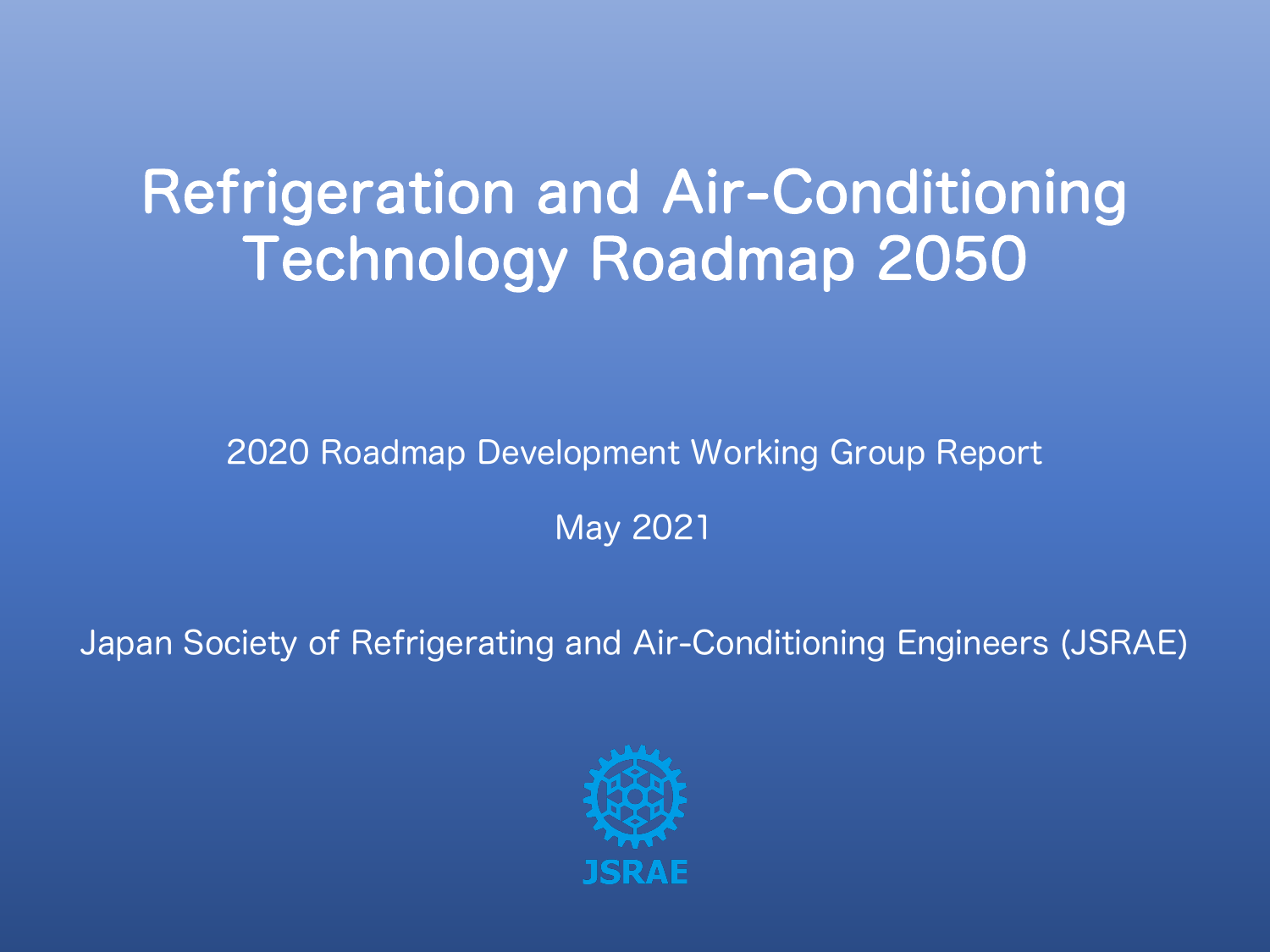## **Contents**

| 1. Overview                                   | p.3  |
|-----------------------------------------------|------|
| 2. 2050 Vision                                | p.7  |
| 3. Technological Contributions to 2050 Vision | p.9  |
| 4. Technology Roadmap 2050 (2020 Edition)     | p.11 |
| 5. Future Plan                                | p.21 |
| <b>List of Committee Members</b>              | p.23 |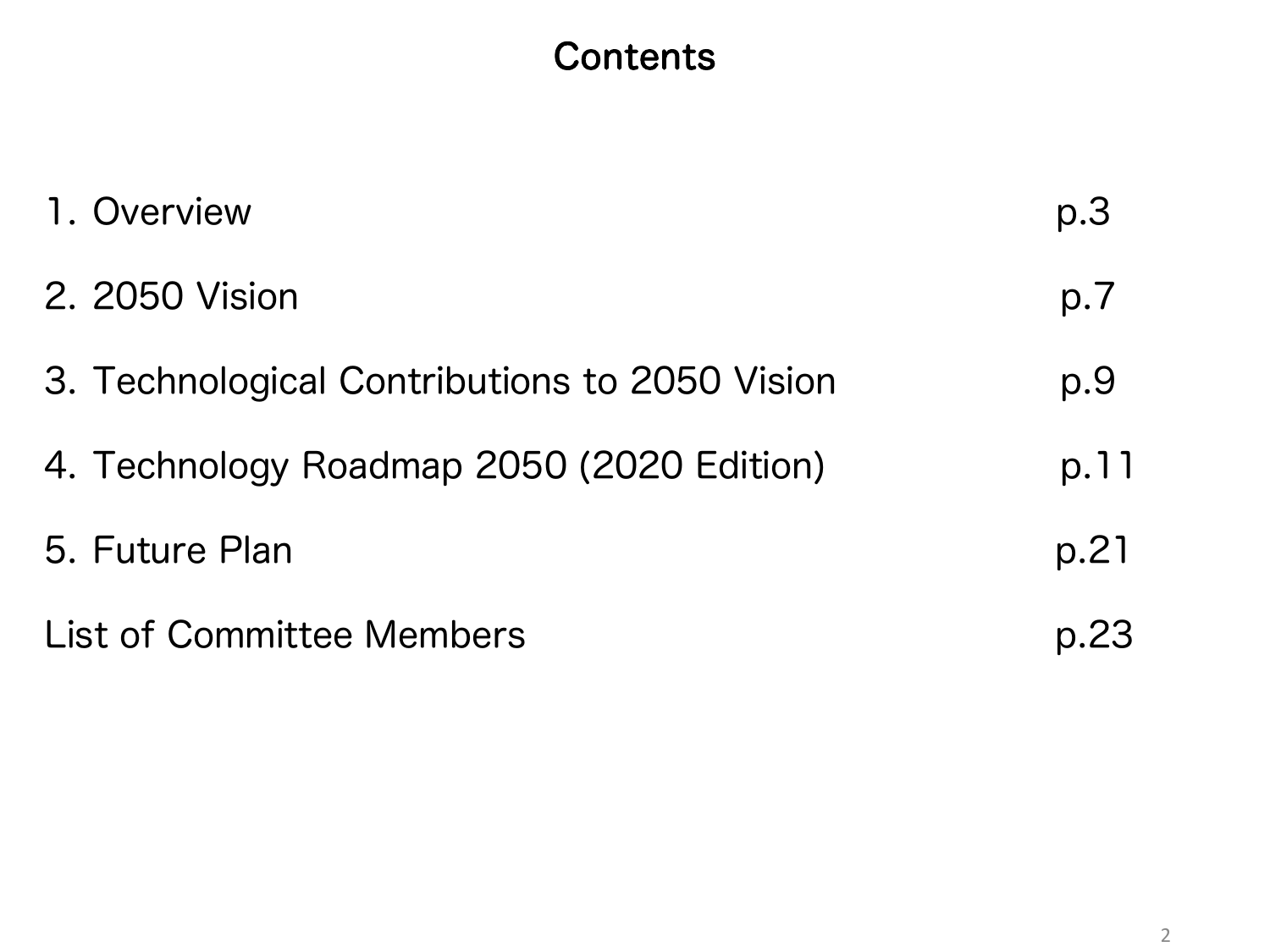# 1. Overview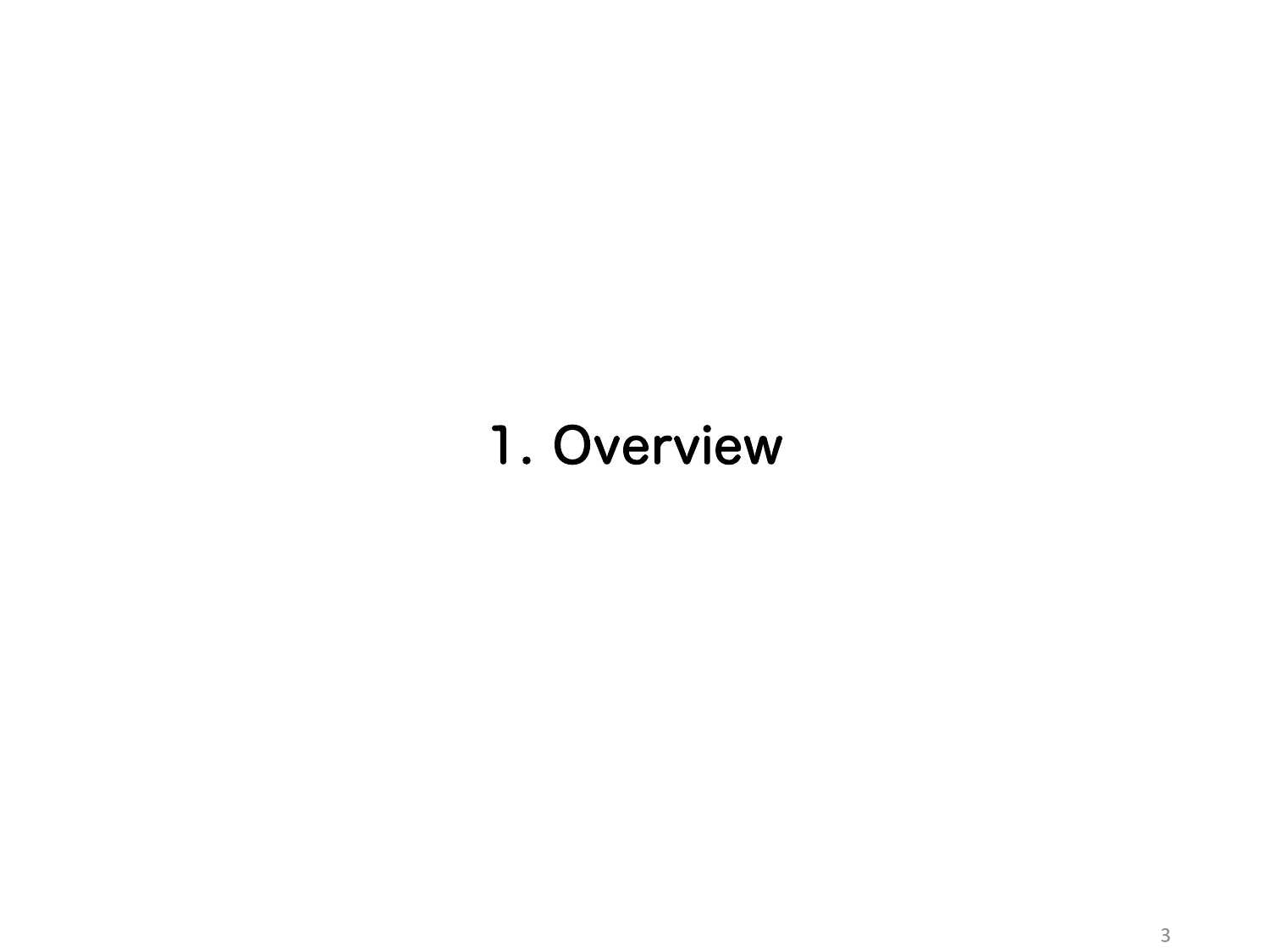## Background and Purpose of Roadmap Development

In recent years, the industrial environment surrounding refrigeration and air-conditioning technology has changed significantly worldwide. In 2015, the Sustainable Development Goals (SDGs) were announced by the United Nations, requesting all relevant stakeholders to contribute to solving societal issues by 2030. Furthermore, in 2020, the Government of Japan declared the realization of a green society, setting the national goal of carbon neutrality to reduce greenhouse gas emissions to zero as a whole by 2050.

Refrigeration and air-conditioning technology is expected to play an important role to contribute to achieve these goals by maximizing the introduction of renewable energy into refrigeration and air-conditioning technology and developing next-generation refrigerants. There is a strong demand in Japan and beyond for building a foundation to accelerate innovation by strengthening cooperation between industry, academia, government and professional associations, underpinned by the national energy efficiency technology strategy.

The 2020 Roadmap Development Working Group has been established within JSRAE in 2020 as an initiative to produce and update an industry-level roadmap on an annual basis, building a shared vision for 2050 and proposing technology development themes and directions.

Two societal areas were identified as the main scope of the roadmap. One area focuses on food loss and waste issues concerned with refrigeration technology management from production to consumption aiming to improve effectiveness and efficiency of cold chain, and the other on global warming issues concerned with air-conditioning technology management for energy supply and demand control in our society.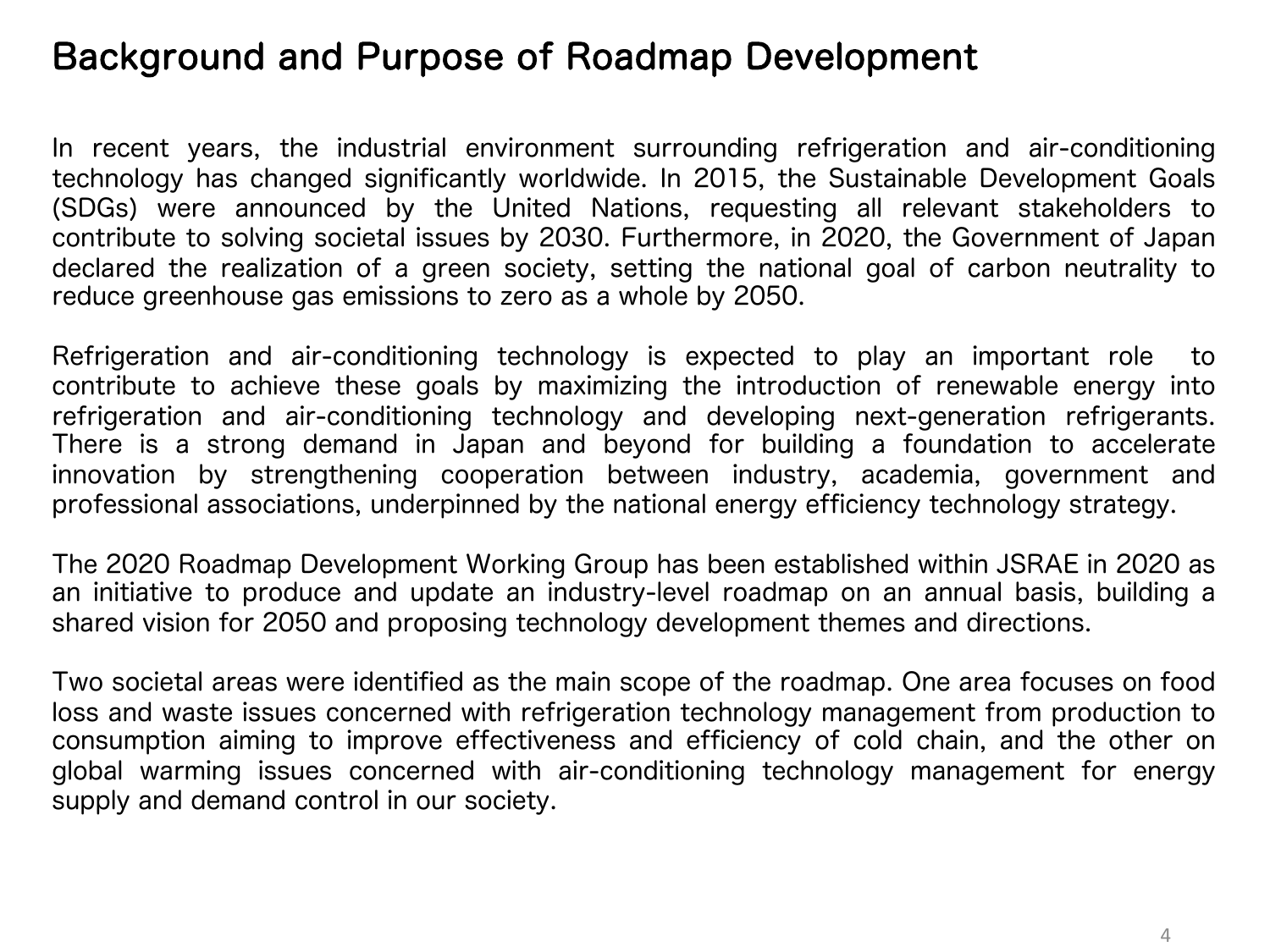## Key Technological Areas for Technology Roadmap 2050

| <b>Food Technology</b>        |
|-------------------------------|
| Cold Chain                    |
| Food Freezing                 |
|                               |
| <b>Refrigerant Technology</b> |
| Refrigerants                  |
| Database                      |
| Thermodynamic Property Table  |
| <b>JARef</b>                  |

Heat Exchanger Technology Heat Exchanger

Fin-and-Tube Heat Exchanger

Shell-and-Tube Heat Exchanger

Plate Heat Exchanger

Microchannel Heat Exchanger

Condenser

Evaporator

Heat Transfer Enhancement

| <b>Compression Technology</b>   |
|---------------------------------|
| Compressor                      |
| <b>Reciprocating Compressor</b> |
| <b>Rotary Compressor</b>        |
| <b>Scroll Compressor</b>        |
| <b>Screw Compressor</b>         |
| Expander                        |
| <b>Refrigeration Oil</b>        |
| Lubrication                     |

| <b>Frost and Defrost</b><br><b>Technologies</b> |  |
|-------------------------------------------------|--|
| <b>Frost Formation</b>                          |  |
| Defrost                                         |  |
| <b>Heat Exchanger</b>                           |  |
| Phase Change                                    |  |
| Heat Pump                                       |  |
|                                                 |  |

### Next-generation technologies of refrigeration and airconditioning system

Next-generation technologies of refrigeration system

Control of vapor compression refrigeration cycle

Sensing system, actuator and control system for new refrigerants and mildly flammable refrigerants

Cycle control methods of HEMS and BEMS

Separate sensible and latent cooling air-conditioning system

### Desiccant, Adsorption, Absorption and Chemical technologies

Adsorption and Sorption

Desiccant air-conditioning

Adsorption chiller

Dehumidification

Waste heat utilization

Solar heat utilization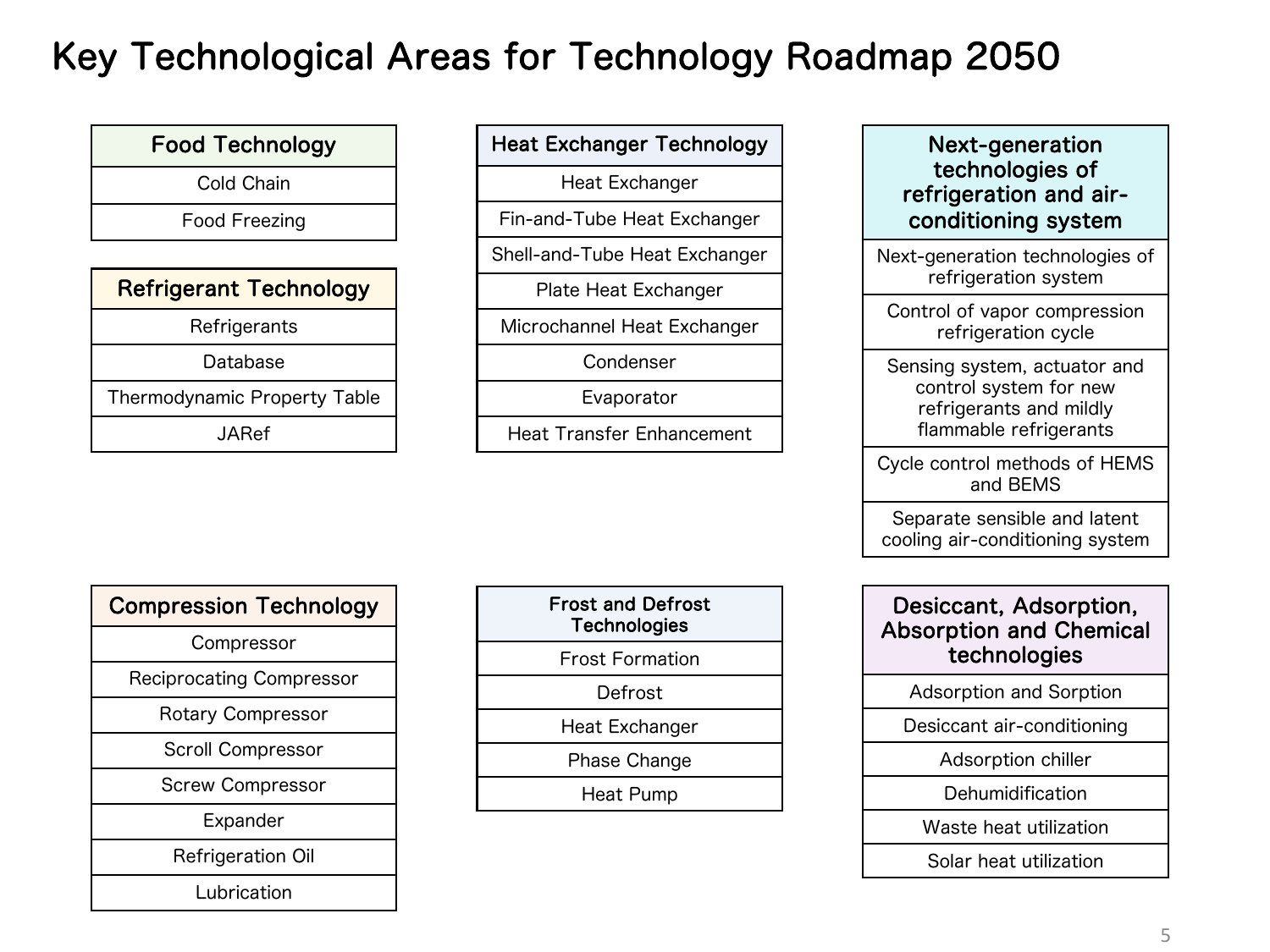## Overview of 2020 Roadmap Development Working Group Activities

### ◯ Roadmapping Workshop 1

- Date and Time: 15:00-17:00 on 8th October 2020
- Purpose: Assumption Setting and Identification of Societal Issues

### ◯ Roadmapping Workshop 2

- Date and Time: 13:00-15:00 on 27th October 2020
- Purpose: Identification of Technological Issues and Suggestions of Solutions

### ◯ Roadmapping Workshop 3

- Date and Time: 13:00-15:00 on 13th November 2020
- Purpose: Value Proposition of Suggested Solutions

### ◯ Roadmapping Workshop 4

- Date and Time: 13:00-15:00 on 27th November 2020
- Purpose: Identification of Support Needed from the Government of Japan to Realise the Suggested Solutions

### ◯ Roadmapping Workshop 5

- Date and Time: 10:00-12:00 on 4th December 2020
- Purpose: 2050 Vision Building to Contribute to Carbon Neutrality

### ◯ Roadmapping Workshop 6

- Date and Time: 13:00-15:00 on 14th January 2021
- Purpose: Overall Discussions regarding the Outputs among Workshop Participants

### ◯ Roadmapping Workshop 7

- Date and Time: 15:00-17:00 on 28th January 2021
- Purpose: Review Session with the JSRAE Board of Directors and Auditors to Reflect their Feedback in the Final Outputs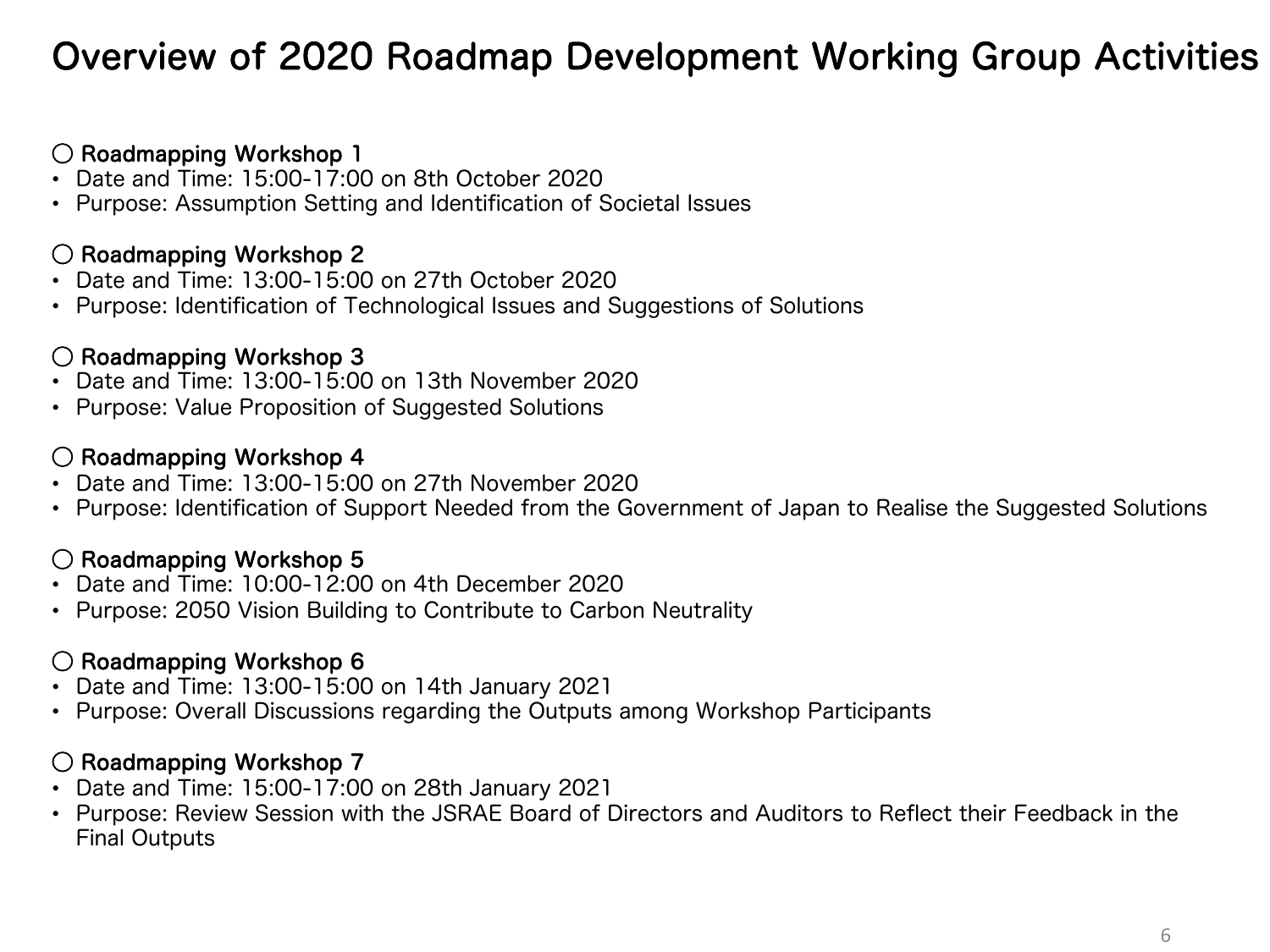# 2. 2050 Vision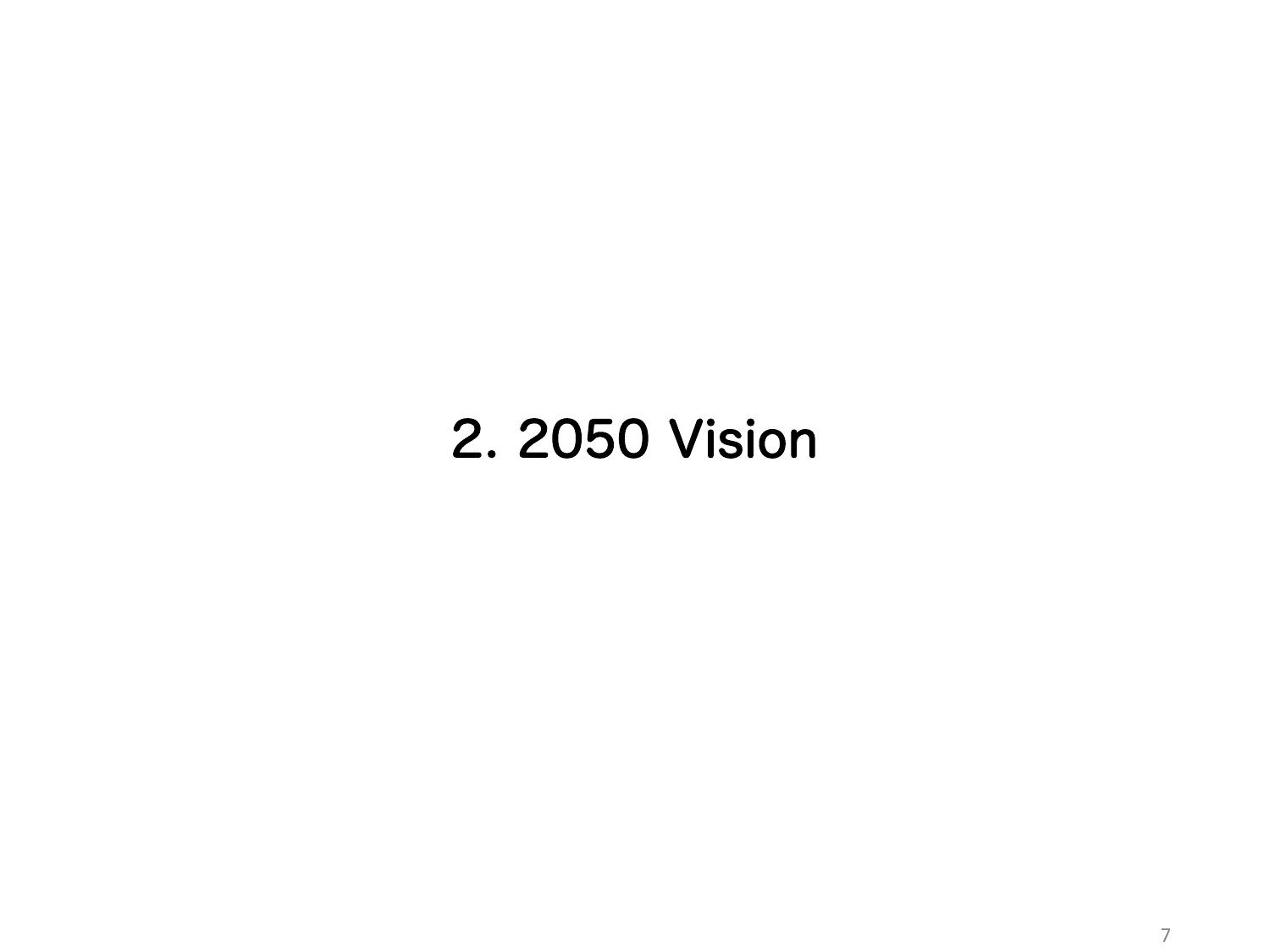## 2050 Vision

A carbon neutral era, in which the shift from fossil fuel-derived energy to renewable energy, refrigerant recovery and reuse is being promoted

Development of products and services that utilize hydrogen, fuel cells and magnetic refrigeration technology to improve the efficiency of hydrogen liquefaction, are considered to be one of the new options. In addition, maximum energy efficiency by spread of Smart Factory, ZEB, ZEH, etc. will be realized by introducing information and communication technology (ICT), using artificial intelligence (AI) and the Internet of Things (IoT).

To achieve this vision, Japan will take a leadership role, with technological capabilities and social infrastructure, for the integration of standards and regulations globally to seamlessly develop products and services with low environmental burdens.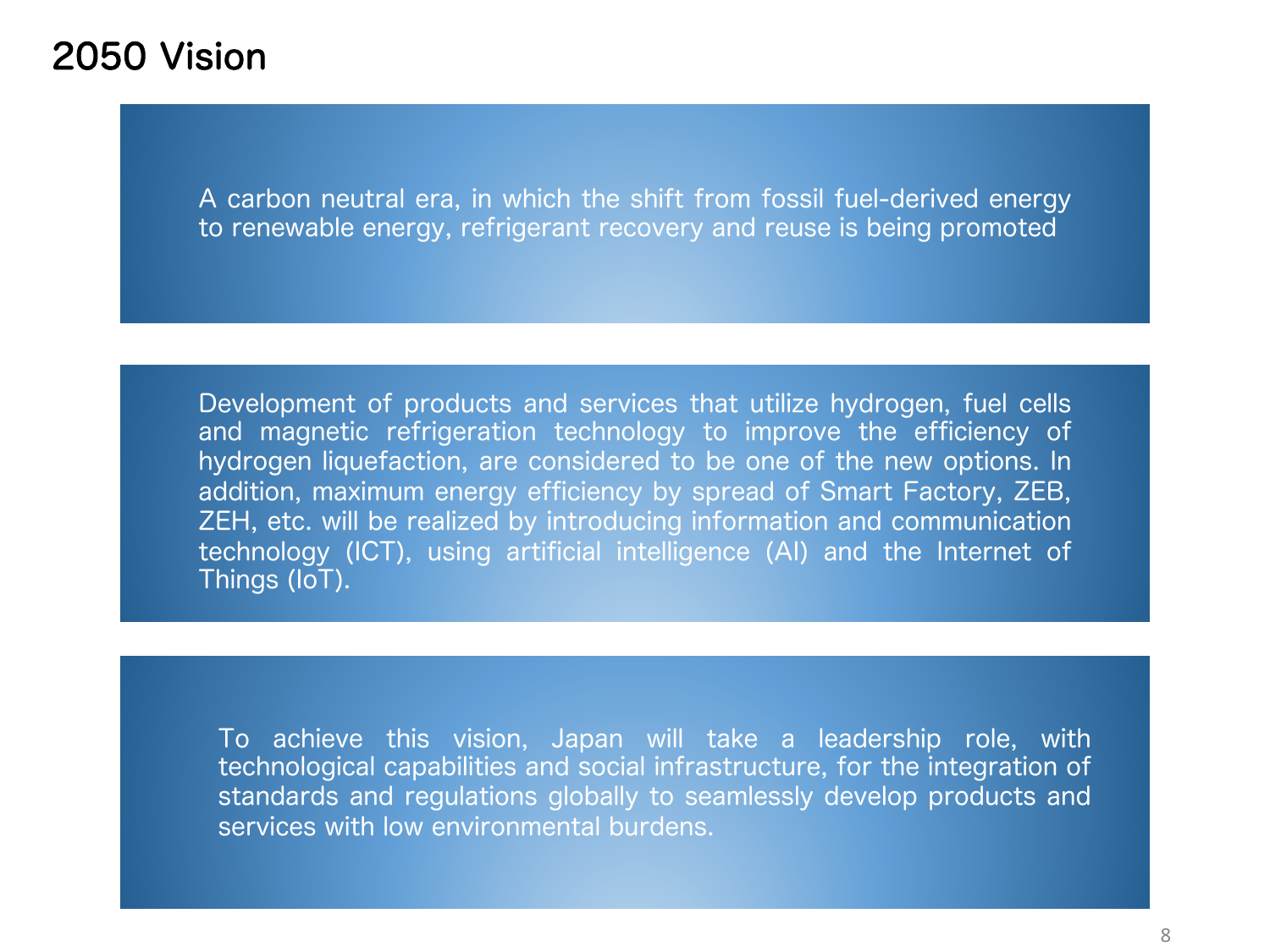# 3. Technological Contributions to 2050 Vision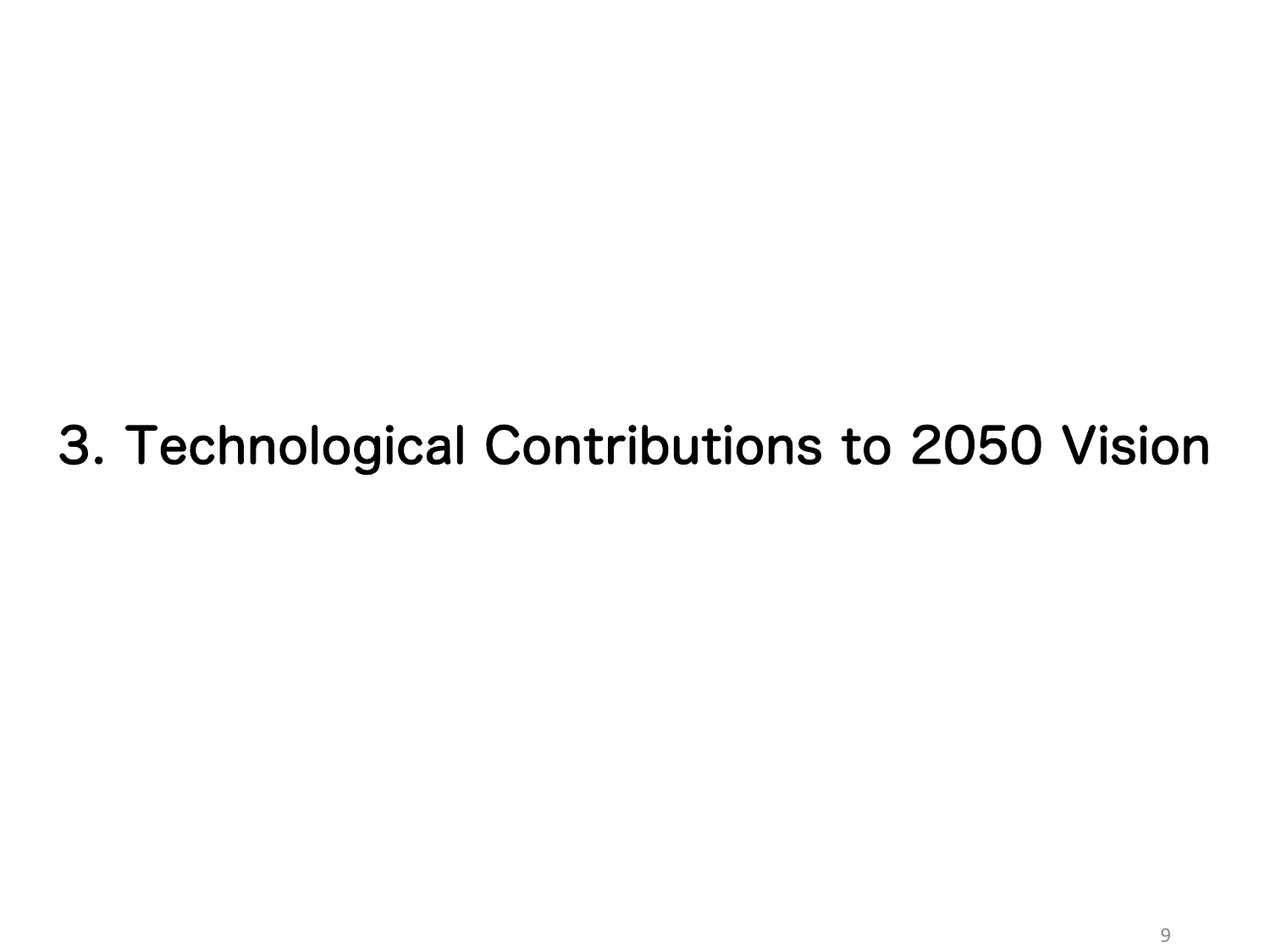## Technological Contributions to 2050 Vision

| <b>Food Technology</b>                                                                                                                                                             | Food loss reduction by cold chain<br>$\bullet$<br>Food production optimization<br>$\bullet$<br>Energy consumption reduction by establishing hygiene standards<br>$\bullet$                                                                                                                                                                           |
|------------------------------------------------------------------------------------------------------------------------------------------------------------------------------------|------------------------------------------------------------------------------------------------------------------------------------------------------------------------------------------------------------------------------------------------------------------------------------------------------------------------------------------------------|
| <b>Refrigerant Technology</b>                                                                                                                                                      | Lowering of Global Warming Potential (GWP) of refrigerants, and use of natural<br>$\bullet$<br>refrigerants<br>• Promotion of refrigerant recovery and reuse<br>Development of new refrigerants for expanding heat pump applications<br>$\bullet$                                                                                                    |
| <b>Compression Technology</b>                                                                                                                                                      | Efficiency improvement of compressors<br>$\bullet$<br>Compressors compatible with new refrigerants<br>Environment burden reduction through improved compressors with low GWP and<br>$\bullet$<br>natural refrigerants                                                                                                                                |
| Heat Exchanger, Frost<br>and Defrost Technologies                                                                                                                                  | Dissemination of high efficiency systems by improving heat exchange performance and<br>$\bullet$<br>reducing heat loss due to frost formation and defrosting                                                                                                                                                                                         |
| Next-generation<br>Technologies of<br><b>Refrigeration and Air-</b><br>conditioning System, and<br>Desiccant, Adsorption,<br><b>Absorption and Chemical</b><br><b>Technologies</b> | Environmental load reduction by next-generation refrigeration and air-conditioning<br>$\bullet$<br>technologies (absorption, adsorption, thermal storage technology, etc.) that actively<br>utilizes renewable energy.<br>Widespread use of residential and industrial heat pump system to enable high-<br>$\bullet$<br>temperature heat generation. |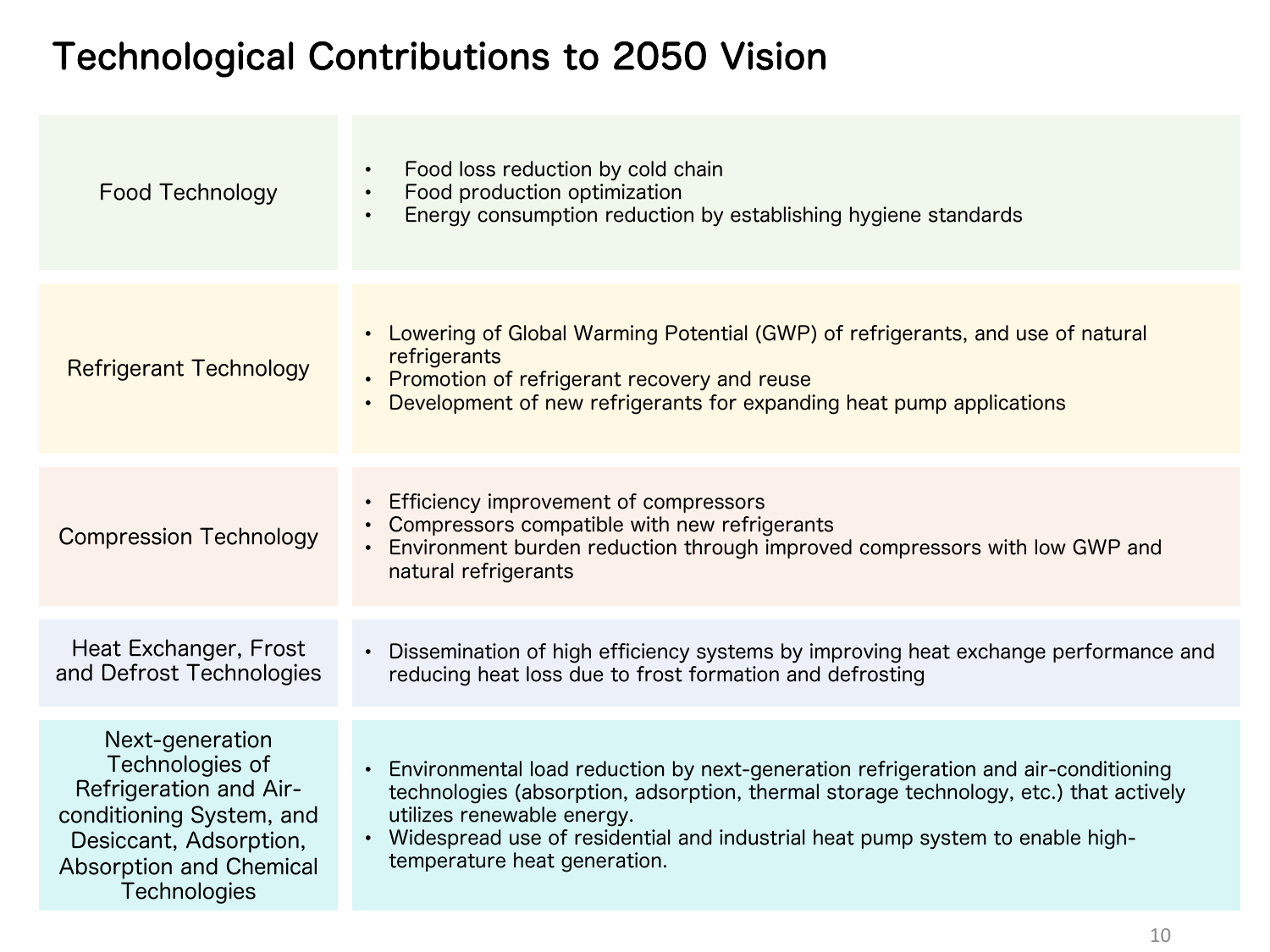# 4. Technology Roadmap 2050 (2020 Edition)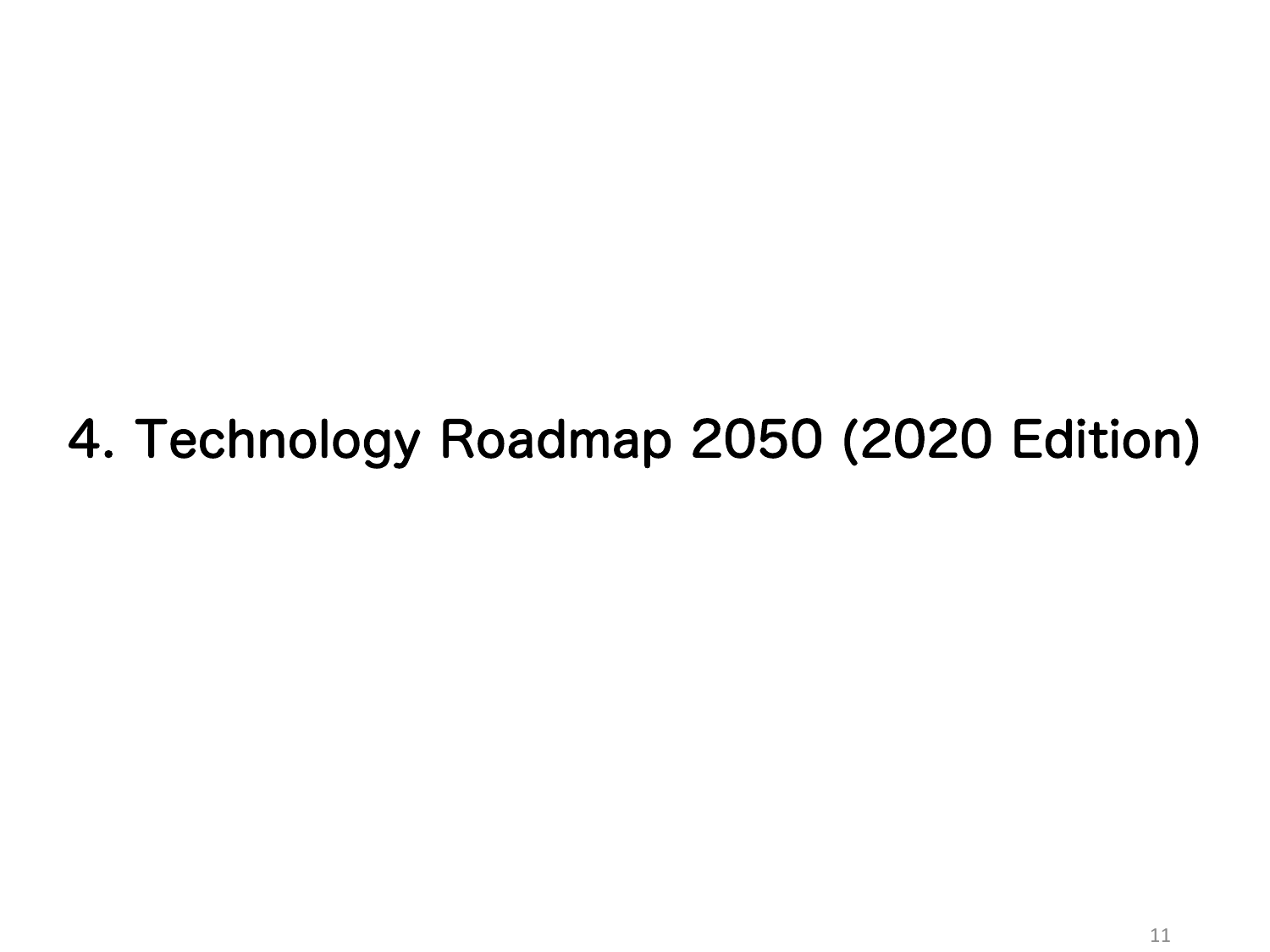## Technology Roadmap 2050 (2020 Edition)

|                                                                                         | 2021 | 2025                                                                                                                                                                                                                                                                                                                                                                                                                                                                                                                                   | 2030                                                                                                                                                                                                                          | 2040                                                                                                                                   | 2050                                                                                                                                                                                                                             | Vision                                                                                                                                                                                                                                               |
|-----------------------------------------------------------------------------------------|------|----------------------------------------------------------------------------------------------------------------------------------------------------------------------------------------------------------------------------------------------------------------------------------------------------------------------------------------------------------------------------------------------------------------------------------------------------------------------------------------------------------------------------------------|-------------------------------------------------------------------------------------------------------------------------------------------------------------------------------------------------------------------------------|----------------------------------------------------------------------------------------------------------------------------------------|----------------------------------------------------------------------------------------------------------------------------------------------------------------------------------------------------------------------------------|------------------------------------------------------------------------------------------------------------------------------------------------------------------------------------------------------------------------------------------------------|
| Food<br>Technology                                                                      |      | Establishment of food freezing and cold chain technology that complies with hygiene standards<br>Establishment of quality evaluation model that can comprehensively evaluate from freezing, thawing to<br>consumption<br>Visualization of the optimum value (optimal energy amount) for total engineering in food freezing and cold chain                                                                                                                                                                                              |                                                                                                                                                                                                                               | Food loss reduction by cold chain<br>Food production optimization<br>Reduction of energy consumption by establishing hygiene standards |                                                                                                                                                                                                                                  | A carbon neutral<br>era, in which the<br>shift from fossil<br>fuel-derived energy                                                                                                                                                                    |
| Refrigerant<br>Technology                                                               |      | Search and development of new refrigerants<br>Full utilization of existing refrigerants and expansion of applications due to deregulation<br>Emission reduction by promoting refrigerant recovery<br>Search and development of refrigerants suitable for high-temperature heat pumps<br>Clarification of thermophysical properties and establishment of equation of state<br>Evaluation of thermodynamic performance and selection of suitable heat pump cycle<br>Evaluation of compatibility with various materials and lubricant oil |                                                                                                                                                                                                                               | refrigerants<br>reuse                                                                                                                  | Lowering the Global Warming Potential<br>(GWP) of refrigerants, and use of natural<br>Promotion of refrigeration recovery and<br>Development of new refrigerants for<br>expanding applications of heat pumps                     | to renewable<br>energy, refrigerant<br>recovery and reuse<br>is being promoted.<br>Development of<br>products and<br>services that utilize<br>hydrogen, fuel cells<br>and magnetic<br>refrigeration<br>technology to<br>improve the<br>efficiency of |
| Compression<br>Technology                                                               |      | Efficiency improvement of compressors<br>Adaptation to various refrigerants with low GWP<br>Establishment of refrigerant-saving technology                                                                                                                                                                                                                                                                                                                                                                                             |                                                                                                                                                                                                                               | refrigerants                                                                                                                           | Efficiency improvement of compressors<br>Development of compressors compatible with new<br>Environment burden reduction through improved<br>compressors with low GWP and natural refrigerants                                    | hydrogen<br>liquefaction, are<br>considered to be<br>one of the new<br>options. In addition,<br>maximum energy                                                                                                                                       |
| Heat<br>Exchanger<br>Technology                                                         |      | Development of heat exchangers with ultra-low refrigerant amount<br>Coefficient Of Performance (COP) improvement and further comfortability by independent ventilation of indoor air<br>circulation and heat exchanger<br>Promotion of renewable energy utilization, and control on maximum power consumption by heat storage<br>mechanism                                                                                                                                                                                             |                                                                                                                                                                                                                               | Dissemination of high efficiency systems by improving heat exchange                                                                    |                                                                                                                                                                                                                                  | efficiency by spread<br>of Smart Factory,<br>ZEB, ZEH, etc. will<br>be realized by<br>introducing<br>information and<br>communication                                                                                                                |
| <b>Frost and</b><br>Defrost<br>Technology                                               |      | Energy-saving by promoting the use of air-source heat pump<br>Utilization of air-source heat pump for stable heating<br>Improvement of energy-saving performance of air-cooled heat pumps for heating purposes                                                                                                                                                                                                                                                                                                                         |                                                                                                                                                                                                                               | performance and reducing heat loss due to frost formation and defrosting                                                               |                                                                                                                                                                                                                                  | technology (ICT),<br>using artificial<br>intelligence (AI) and<br>the Internet of<br>Things (IoT).                                                                                                                                                   |
| Next<br>Generation<br>Refrigeration<br>and Air-<br>conditioning<br>System<br>Technology |      | Promotion of waste heat utilization, and development of refrigeration, air-conditioning and heat pump equipment that can be operated with lower temperature waste heat<br>Establishment of element and system design, system operation, and performance prediction technologies linked with Al                                                                                                                                                                                                                                         | Realization of a system that can operate with high efficiency from high load to low load<br>Optimization of energy balance by networking all heat loads<br>Simplification and no waste technologies of equipment installation |                                                                                                                                        | Environmental<br>burden reduction<br>by next generation<br>refrigeration and<br>air-conditioning<br>technology<br>(absorption,<br>adsorption, heat<br>storage technology,<br>etc.) that actively<br>utilizes renewable<br>energy | To achieve this<br>vision, Japan will<br>take a leadership<br>role with its<br>technological<br>capabilities and<br>social infrastructure,<br>for the integration<br>of standards and<br>regulations globally<br>to seamlessly                       |
| Desiccant.<br>Adsorption,<br>Absorption and<br>Chemical<br>Technology                   |      | Development of absorption, adsorption, chemical heat storage material with suitable physical properties<br>Elucidation of phenomena in various absorption, adsorption and chemical heat storage technologies and establishment of the theory<br>Establishment of system optimization technology for high performance and miniaturization                                                                                                                                                                                               |                                                                                                                                                                                                                               |                                                                                                                                        | Widespread use of<br>heat pump systems<br>that enable high<br>temperature heat<br>generation for<br>home and industrial<br><b>USe</b>                                                                                            | develop products<br>and services with<br>low environmental<br>burdens.                                                                                                                                                                               |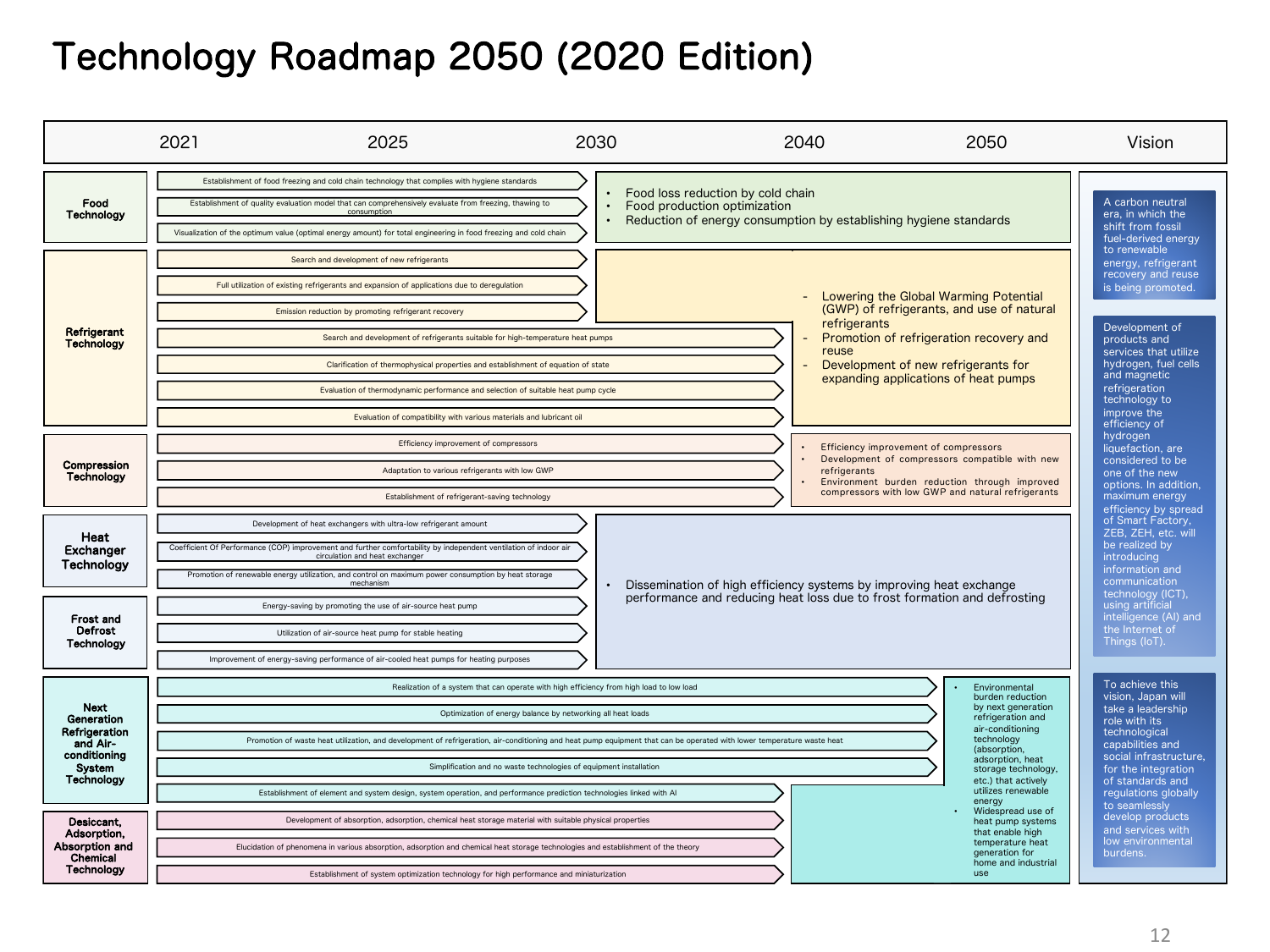## Themes for Food Technology

| Theme 1: Establishment of food<br>freezing and cold chain technology<br>that complies with hygiene standards                                                                                                                                                                                 | Theme 2: Establishment of quality<br>evaluation model that can<br>comprehensively evaluate from<br>freezing, thawing to consumption                                                                                                                    | Theme 3: Visualization of the optimum<br>value (optimal energy investment<br>amount) for total engineering in food<br>freezing and cold chains                                                                          |
|----------------------------------------------------------------------------------------------------------------------------------------------------------------------------------------------------------------------------------------------------------------------------------------------|--------------------------------------------------------------------------------------------------------------------------------------------------------------------------------------------------------------------------------------------------------|-------------------------------------------------------------------------------------------------------------------------------------------------------------------------------------------------------------------------|
| $\triangleright$ Target year: By 2030                                                                                                                                                                                                                                                        | $\triangleright$ Target year: By 2030                                                                                                                                                                                                                  | $\triangleright$ Target year: By 2030                                                                                                                                                                                   |
| Fundamental issues<br>• The refrigeration and air-conditioning industry has<br>not been following the world trend complying with<br>relevant hygiene standards on both of the "soft"<br>and "hard" sides.                                                                                    | Fundamental issues<br>Because the current criteria for frozen food quality<br>are vaguely set, it is difficult to understand what<br>the appropriate evaluation indicators are for food<br>freezing (thawing) technology and cold chain<br>technology. | Fundamental issues<br>Although there are qualitative criteria for freezing<br>quickly and maintaining temperature, there are no<br>quantitative criteria for them, and the balance of<br>energy costs is not clarified. |
| Solution proposals<br>To propose and realize improved food freezing<br>supply chains that comply with GMP, etc. that is the<br>base of various hygiene standards such as<br>European Hygienic Engineering and Design Group<br>(EHEDG) and Hazard Analysis Critical Control Point<br>(HACCP). | Solution proposals<br>To establish and promote further clarification of<br>frozen food evaluation indicators for systematic<br>food freezing technology and cold chain technology.                                                                     | Solution proposals<br>To quantify energy costs in the process from<br>production to consumption, and to propose and<br>promote the ideal state of how food freezing<br>technology could be utilized.                    |

#### Government supports needed to realize the above-mentioned themes

### $\bigcirc$  Guidelines for international standards of GMP, etc. that is the base of EHEDG and HACCP

- It is desirable to set numerical targets to cope with the international standards and to set a deadline for officially applying them in Japan.
- It is recommended Japanese government to develop a policy to respond to the international standards. Then industry and academia would be able to work toward their goals through collaboration accordingly with that policy.

### $\bigcirc$  Guidelines to cope with global warming and climate change issues in relation to economic activities

It is hoped that the government will provide clear quidelines on what kind of preparations would be necessary when facing to climate change due to global warming and commodity price fluctuations due to the outbreak of epidemics.

### ◯ Industry-government-academia collaboration programs

• It is hoped that the government will set up projects and prepare budgets for the development of domestic and overseas cold chains, evaluation of energy costs, and measures against food loss. In addition, it is expected that the government provides a platform where industry, government and academia can collaborate to think about countermeasures for the issues.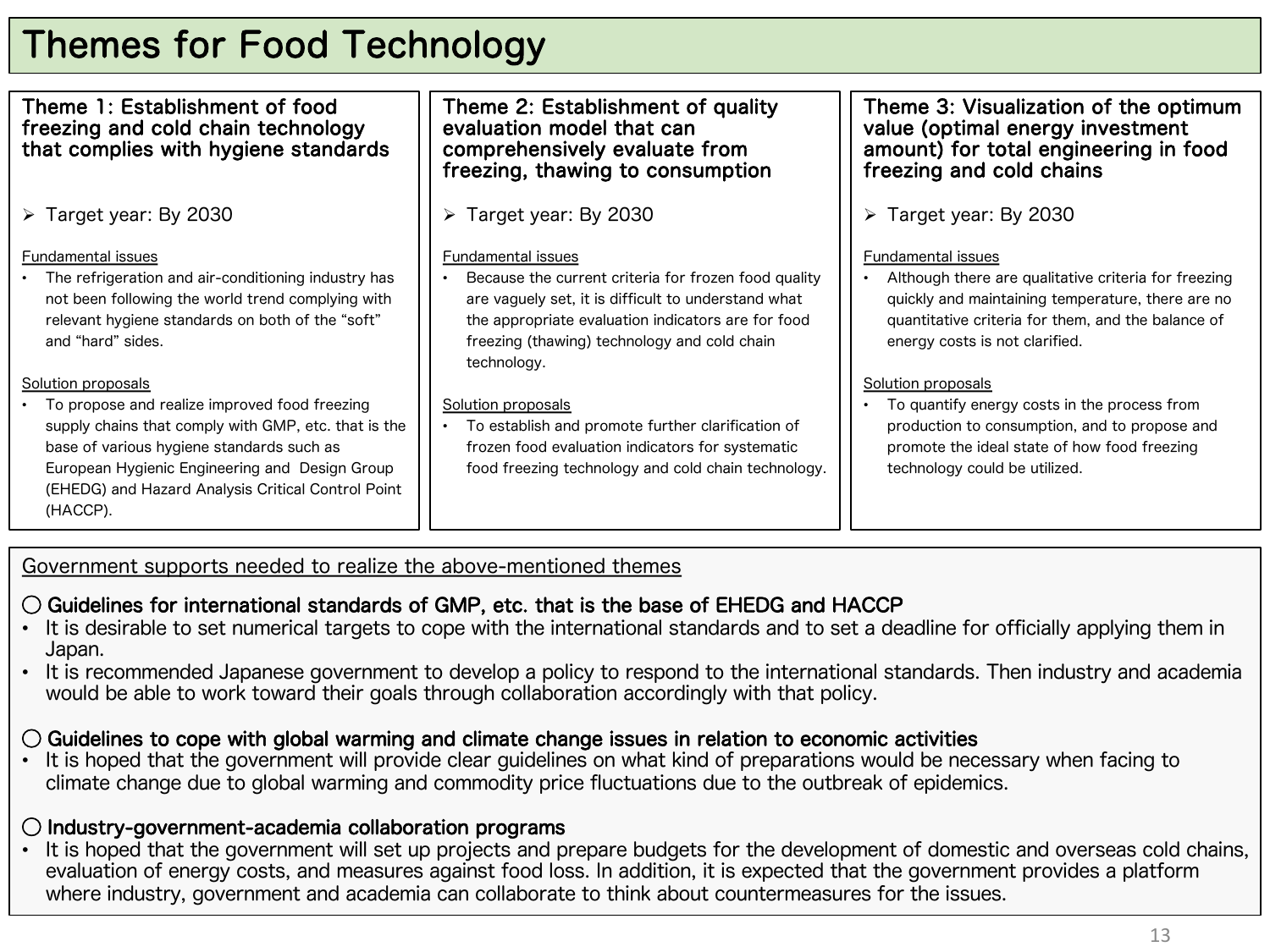## Themes for Refrigerant Technology (Residential or Commercial Use)

| Theme 1: Search and development of<br>new refrigerants                                                                                                                        | Theme 2: Full utilization of existing<br>refrigerants and expansion of<br>applications due to deregulation                                                                                                              | Theme 3: Emission reduction by<br>promoting refrigerant recovery                                                                                                                                                                                                            |
|-------------------------------------------------------------------------------------------------------------------------------------------------------------------------------|-------------------------------------------------------------------------------------------------------------------------------------------------------------------------------------------------------------------------|-----------------------------------------------------------------------------------------------------------------------------------------------------------------------------------------------------------------------------------------------------------------------------|
| $\triangleright$ Target year: By 2030                                                                                                                                         | Target year: By 2030                                                                                                                                                                                                    | Target year: By 2030<br>➤                                                                                                                                                                                                                                                   |
| Fundamental issues:<br>Refrigerant candidates to achieve the final target of<br>the Kigali Amendment to the Montreal Protocol are<br>not specified yet.<br>Solution proposals | Fundamental issues:<br>Natural refrigerants such as propane, CO <sub>2</sub> and<br>ammonia have disadvantages in flammability, high<br>pressure and toxicity to restrict usage or degrade<br>system efficiency.        | Fundamental issues:<br>It is essential to reduce refrigerant emissions<br>considering the environmental impact in line with<br>the Paris Agreement. The rules and schemes to<br>recover refrigerants are not yet established<br>(recovery rate is 38% in Japan as of 2018). |
| To develop an innovation ecosystem to accelerate<br>the searching and development of new pure/mixed<br>refrigerants (there is an on-going NEDO projects as<br>of 2021).       | Solution proposals<br>To extend the application range of refrigerants with<br>currently limited use such as propane and $CO2$ by<br>accelerating the development of safety and the<br>improvement of system efficiency. | Solution proposals<br>To design, propose and implement new measures<br>considering social schemes and legal structures to<br>facilitate refrigerant recovery.                                                                                                               |

#### Government supports needed to realize the above-mentioned themes

#### $\bigcirc$  Deregulation for the use of flammable refrigerants such as R32 in ensuring safety

- It is required to extend the use of flammable refrigerants, such as strongly flammable propane and mildly flammable R32, in maintaining the safety of equipment.
- It is hoped that funding support will be available for additional costs required for safety devices and sensors.

#### ◯ Facilitation of refrigerant recovery to reduce the amount of refrigerants released into the atmosphere

It is recommended to add new criteria in the industrial standards for the ease of refrigerant recovery, policy to develop incentive schemes facilitating refrigerant recovery, and to develop a new system to monitor the distribution of refrigerants in the industry.

#### $\bigcirc$  Encouragement of the reuse of refrigerants to restrain new refrigerant production

- It is important to reduce the environmental impact by the reuse of regenerated refrigerants with sufficient purity and correct composition ratio for the restrain of virgin refrigerant production.
- It is recommended to have subsidies to encourage the reuse of refrigerants in order to improve the economic competitiveness of regenerated refrigerants compared to virgin refrigerants.

#### $\circ$  Examination and certification of flammability classification for domestic use of new refrigerants certified by the ASHAE

- It is suggested to support the establishment of a system to quickly evaluate the classification of new refrigerants, as regulation of refrigerants depends on the classification in the High Pressure Gas Safety Act.
- It is suggested to have research support in order to choose ideal new refrigerant candidates for each product sector through cooperation with foreign organizations related to refrigeration and airconditioning.

#### ◯ Safety measures for refrigerant leakage, establishment of guidelines, subsidies for installation of ventilation devices and detectors

It is suggested to have research support strategically and timely in order to reduce risks at refrigerant leakage, and establish guidelines to secure safety.

#### ◯ Equipment evaluation scheme considering not only the GWP value of refrigerants but also refrigerant charge amount of system during operation

- Environmental impact by refrigerant leakage is calculated by the carbon dioxide equivalent (GWP x leakage amount). Direct expansion products require additional charge at equipment installation with longer connecting pipes and this additional charge should properly be recorded.
- It is recommended to support the related research tasks in order to improve the measurement accuracy and precision of refrigerant leakage amount for each product sector, and manage the information of refrigerant charge amount during equipment installation.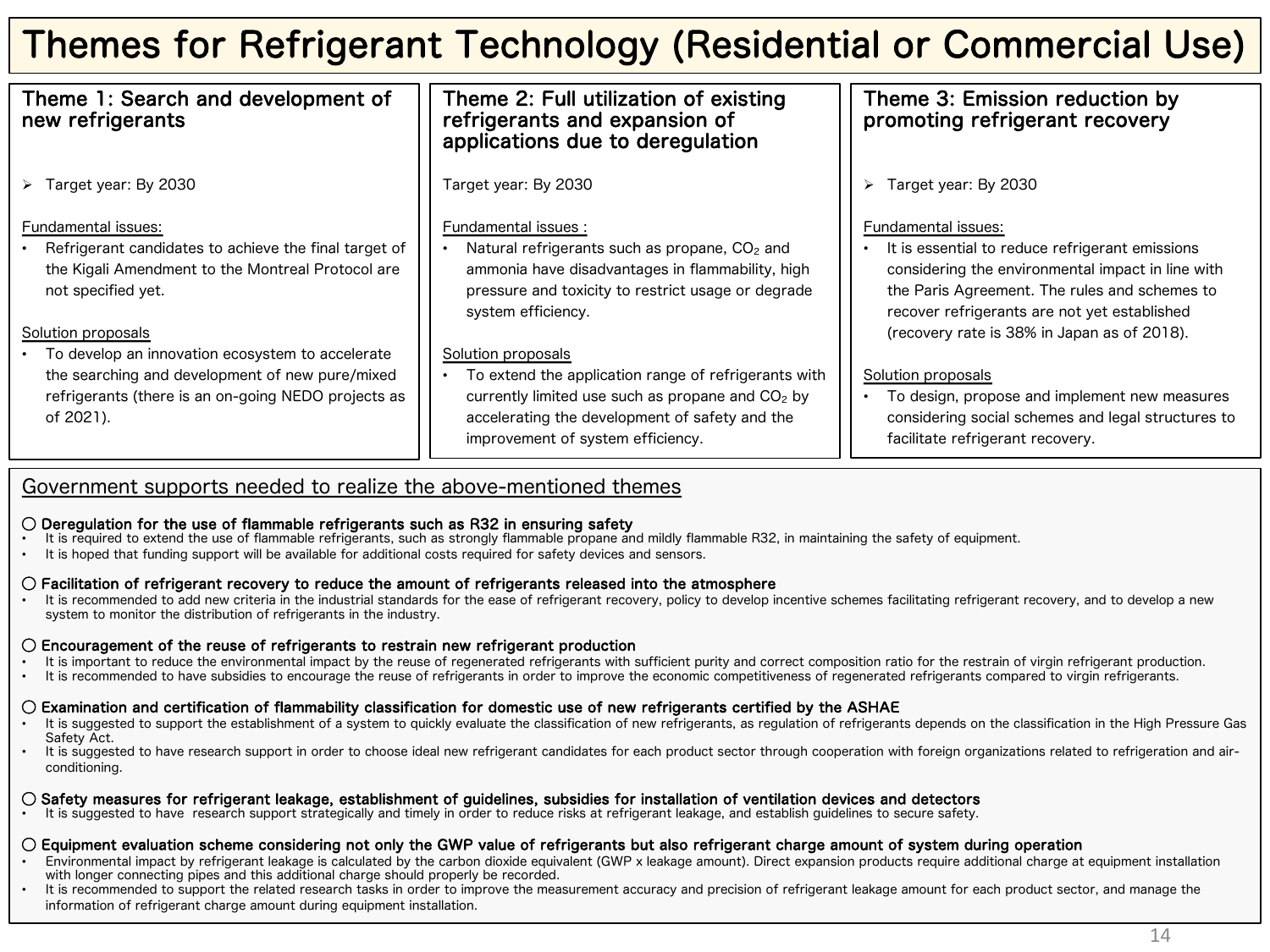## Themes for Refrigerant Technology (Industrial Use)

| Theme 1: Search and development of new<br>refrigerants suitable for high-temperature<br>heat pumps                                                                                                                                                                                             | Theme 2: Clarification of thermophysical<br>properties and establishment of equation<br>of state                                                                          | Theme 3: Evaluation of thermodynamic<br>performance and selection of suitable<br>heat pump cycle                                                                              |
|------------------------------------------------------------------------------------------------------------------------------------------------------------------------------------------------------------------------------------------------------------------------------------------------|---------------------------------------------------------------------------------------------------------------------------------------------------------------------------|-------------------------------------------------------------------------------------------------------------------------------------------------------------------------------|
| $\triangleright$ Target year: By 2040                                                                                                                                                                                                                                                          | Target year: By 2040<br>➤                                                                                                                                                 | Target year: By 2040<br>➤                                                                                                                                                     |
| Fundamental issues<br>The bottleneck issue for heat pumps having the<br>upper limit of supply temperature is the number<br>short of refrigerant with high critical temperature.                                                                                                                | <b>Fundamental issues</b><br>There is no structure to sufficiently evaluate the<br>thermophysical properties of the refrigerants<br>searched and developed.               | <b>Fundamental issues</b><br>Suitable cycle configurations and high efficiency<br>technologies of system differ depending on the<br>thermophysical properties of refrigerant. |
| Solution proposals<br>To search and develop refrigerants with high critical<br>temperature, high thermodynamic performance, zero<br>ODP, low GWP, sufficient chemical and thermal<br>stability, low toxicity and low flammability.                                                             | Solution proposals<br>To build a system to carry out quickly from data<br>acquisition to establishment of equation of state for<br>refrigerant thermophysical properties. | Solution proposals<br>To establish the evaluation and cycle selection<br>methods that make possible to select a high-<br>efficiency technology suitable for each refrigerant  |
| Theme 4: Evaluation of compatibility with<br>various materials and lubricant oil                                                                                                                                                                                                               |                                                                                                                                                                           |                                                                                                                                                                               |
| $\triangleright$ Target year: By 2040                                                                                                                                                                                                                                                          |                                                                                                                                                                           |                                                                                                                                                                               |
| <b>Fundamental challenges</b><br>It is necessary to clarify the refrigerant stability at<br>$\bullet$<br>high-temperature in actual conditions, for example, a<br>state where oxygen, water and metal material are<br>coexistent, the compatibilities of resin material or<br>refrigerant oil. |                                                                                                                                                                           |                                                                                                                                                                               |
| Solution proposals<br>To build a system to share information and tasks<br>regarding refrigerant stability and material<br>compatibility.                                                                                                                                                       |                                                                                                                                                                           |                                                                                                                                                                               |

#### Government supports needed to realize the above-mentioned themes

#### $\bigcirc$  Statistical database for heat demand and exhaust heat of factories that can be used for heat pump specification

• Detailed statistical temperature information on heat demand and waste heat in industry field is necessary to specify refrigerants and heat pumps to be developed, therefore, temperature information in increments of twenty is more desirable than that in increments of fifty as statistical database.

#### ◯ Technology development projects

- It is hoped that the government will support industry-university collaboration for development of refrigerants and lubricant oil.
- It is suggested to support the development of refrigerants and lubricant oil and evaluation of those applicability at the equipment level.
- It is suggested to support the field test of high-temperature heat pumps for applicability verification of refrigerants and lubricant oil.

#### ◯ Economic instruments

• It is hoped that the government will support the organization making corrections to trade-off of greenhouse gas emissions and system manufacturing cost.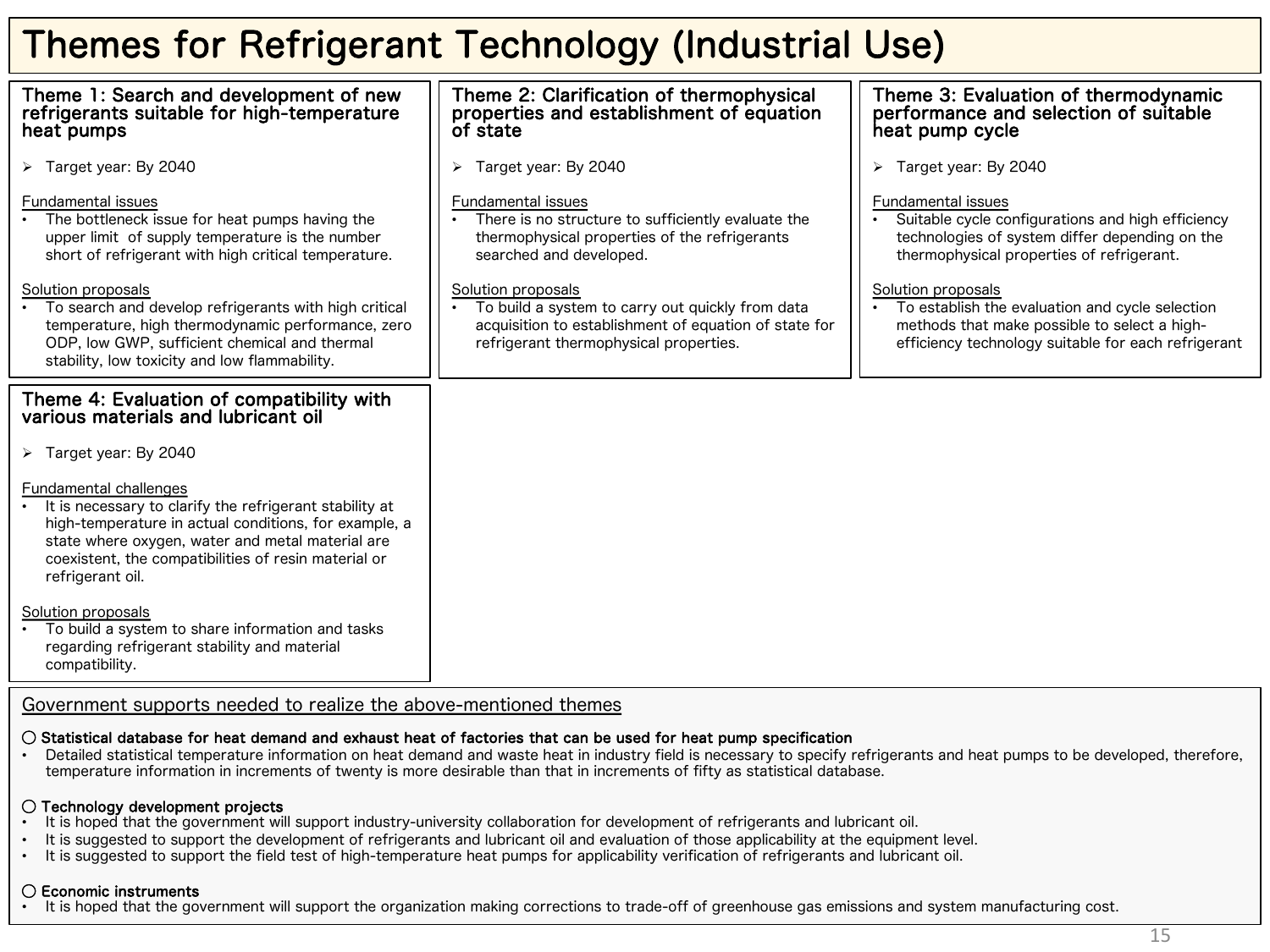## Themes for Compression Technology

## Theme 1:Efficiency Improvement of compressors

Ø Target year: By 2040

#### Fundamental issues

• Positive displacement compressors include reciprocating, rotary, screw and scroll compressions. The technical maturity of these compressors is extremely high, and many structural improvements have been done so far. On the other hand, in order to improve the efficiency of compressors, it is crucial to pursue not only structural improvement but also improvement of machining and assembly accuracy.

#### Solution proposals

• To improve the accuracy, quality and productivity of machining and the assembly by utilizing digitization and automation of plant and equipment utilizing AI and IoT.

## Theme 2: Adaptation to various<br>refrigerants with low GWP

Ø Target year: By 2040

#### Fundamental issues

There is a wide variety of low GWP refrigerants for each country with different regulations, different regions including tropical area and cold area, and different products including refrigerator, air conditioner, freezer, etc. Compressors are required to have equipment design that enables stable operation for various refrigerants. In response to such demand, there are many elemental technology fields required for compressor development. And many certification processes exist due to changes in compressor parts suitable for low GWP refrigerants, and its development lead time is too long.

#### Solution proposals

It is expected that compressor components such as refrigeration oils, materials of parts, motors and pumps will become more modular to efficiently meet a wide variety of needs. The development lead time will be shortened by actively introducing 1D-CAE that systematically models complex related factors in the entire system and by strengthening the design in the upstream process of development.

## Theme 3: Establishment of refrigerant-<br>saving technology

> Target year: By 2040

#### Fundamental issues

It is required to reduce the volume of compression chamber because reducing the amount of refrigerants charged when using flammable refrigerant leads to reduction of risk and prevention of global warming. However, cooling and heating capacities tend to decline due to the performance characteristic of many low GWP refrigerants. It becomes necessary to increase the volume of compression stroke and the pump size. This makes it difficult to reduce the volume of the compression chamber.

#### Solution proposals

• High-side pressure chamber type with small discharge pulsation and stable oil supply is mainstream in the Japanese air-conditioning industry. On the other hand, low-side pressure chamber type that uses the flammable refrigerant R600a is mainstream for household refrigerators in Japan. It is expected that low-side pressure chamber will be one of the means to reduce the volume of the accumulator attached to the compressor and reduce the amount of refrigerant charged.

#### Government supports needed to realize the above-mentioned themes

#### ◯ Subsidy system to encourage the introduction of energy-saving products

It is recommended to support building the foundation that encourages innovation and research, which are the basis of energy-saving technology for the refrigeration and air-conditioning industry. For example, it is expected develop open innovation framework through industry-university collaboration of university-launched ventures and Small and Medium-sized Enterprises(SMEs) with advanced technology.

#### ◯ Development of telecommunication infrastructure, including the development and dissemination of 5G/6G infrastructure

Researches of refrigeration and air-conditioning linked to information and communication technologies like AI and IoT are progressing such as smart factories and digital twin of production lines, smart buildings, smart gri automated demand responses. Since the refrigeration and air-conditioning equipment has high affinity particularly to the connected other systems, it is expected that the government will support the activities relating to c that includes other academic societies and industrial companies.

#### ◯ Subsidies or tax incentives for capital investment by manufacturers

It is expected that the government will support the research and development of high-mix low volume production such as 3D printers and manufacturing equipment that can meet a wide variety of demands.

#### ◯ Subsidy of fund for R&D in industry-academia-government joint project

To promote the introduction of renewable energy and realize a hydrogen-based society, it is expected that the government will support the research on efficiency improvement of future technologies utilized in new society su the operation by electricity from storage batteries, solar power system, etc.

#### ◯ Regulations and standards for slightly flammable, highly flammable refrigerants and toxic refrigerants

- It is suggested that the government will support open conferences on the topic of safety of refrigerants beyond the boundaries of each academy.
- It is recommended that the government will support research that promotes the introduction of refrigerant-saving products to the market.

#### ◯ Tax incentives and subsidies for development costs and capital investment for the use of refrigerants with low GWP

Safety measures are indispensable for research and development of high-pressure gas such as CO<sub>2</sub> and highly flammable gas such as propane. The entry barrier of this research is high. It is recommended to support basic research based on the cooperation of universities and research institutes regarding these refrigerants to cope with this entry barrier.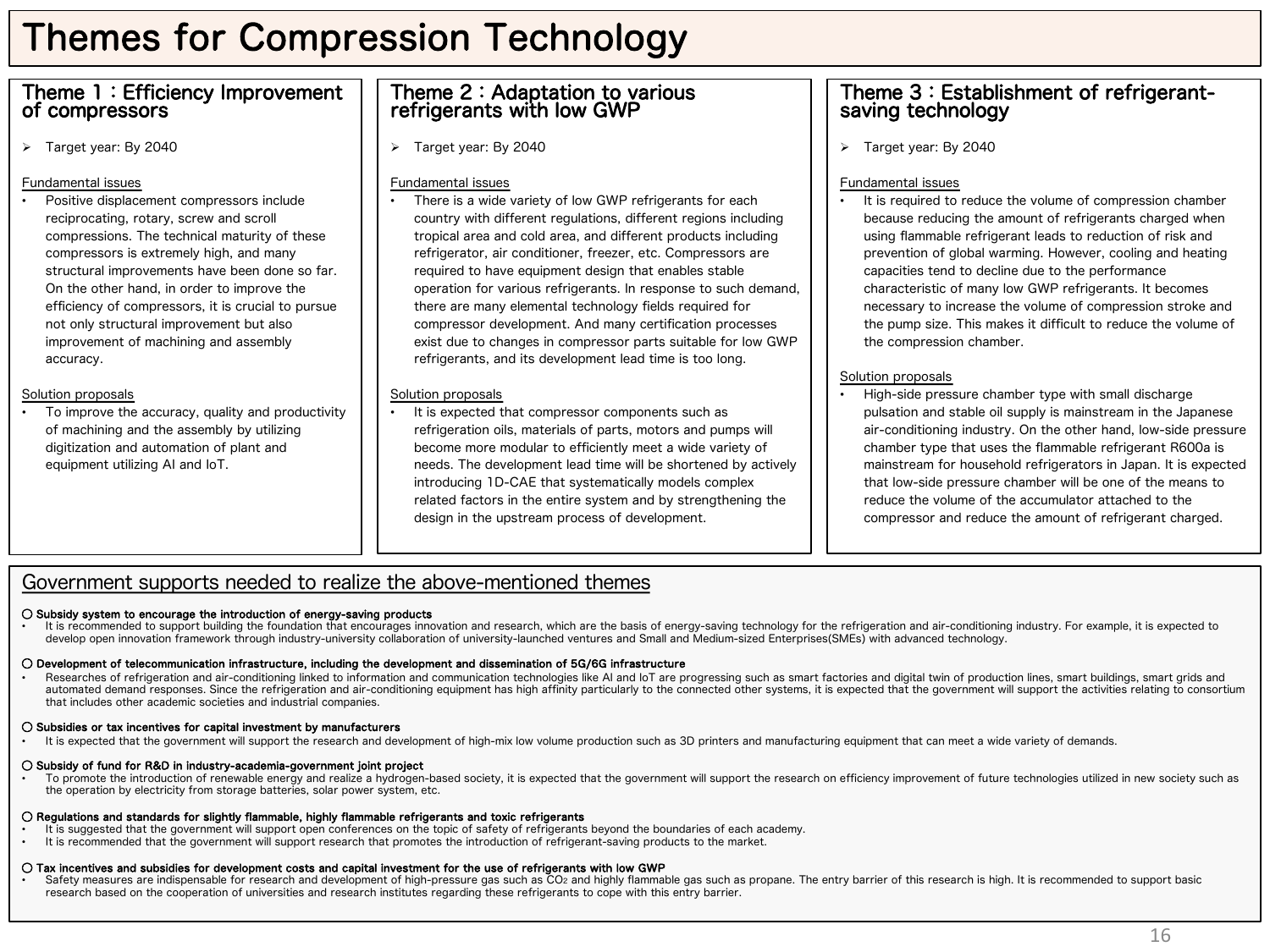## Themes for Heat Exchanger Technology

#### Theme1:Development of heat exchangers with ultra-low refrigerant amount

Ø Target year: By 2030

#### Fundamental issues

The reason why refrigerant amount of the existing heat exchangers tends to be large is because of the followings: 1) Refrigerant distributor is large, 2) Heat flux is small on the refrigerant side, and 3) Refrigerant flow path is long.

#### Solution proposals

• To develop a small refrigerant distributor and establish optimization technology of "flow path area x flow path length x number of paths" in consideration of fin arrangement on the air side. The development of heat exchangers with ultra-low refrigerant amount needs to proceed through industry-academia collaboration. It is also desirable to establish a refrigerant path optimization method by AI technology.

#### Theme 2: Coefficient Of Performance (COP) improvement and further comfortability by independent ventilation of indoor air circulation and heat exchanger

Ø Target year: By 2030

#### Fundamental issues

The existing indoor unit fans usually have insufficient indoor air circulation, and the difference between the temperature around indoor unit heat exchanger and the indoor air average temperature is large, which is disadvantageous in terms of comfort and COP.

#### Solution proposals

It is necessary to improve comfort and COP by independently controlling the ventilation of heat exchanger and the indoor air circulation. Providing a dedicated fan for the heat exchanger allows greater flexibility in design and improves the performance of the heat exchanger. It is necessary to promote industry-academia collaboration along with sharing indicators and goals related to comfort.

#### Theme 3: Promotion of renewable energy utilization, and control on maximum power consumption by heat storage mechanism

Ø Target year: By 2030

#### Fundamental issues

The reason why heat storage mechanism has not been yet realized, in addition to the fact that an effective method was not established, is that there are negative factors such as increases in cost, the amount of refrigerant charged, and intensified cost competition with electricity storage.

#### Solution proposals

In order to promote the use of renewable energy and control the maximum power consumption by heat storage, it is necessary to have a system that gives incentives for such products, and it is desired to promote it through industry-academiagovernment collaboration.

### Government support needed to realize the above-mentioned themes

#### ◯ Certification and purchase subsidy systems

- A certification and purchase subsidy system should be established for products in which "the amount of refrigerant charged x the value of GWP of the refrigerant" with respect to air-conditioning capacity of the heat pump system is small, or tax should be levied on "the amount of refrigerant charged x the value of GWP of the refrigerant."
- A certification system should be established for products that are highly comfortable and energy-saving, and have functions that are effective in preventing heat stroke. The certificated product must have a higher COP than conventional products, sufficient indoor air circulation capacity, and a function to detect humans and automatically start operation in order to prevent heat stroke.
- A certification and purchase subsidy system should be established for products that can utilize a surplus power generation of renewable energy and contribute to peak shaving by heat storage. The product needs to have a function to acquire information on the amount of renewable energy and the power consumption occur in the region.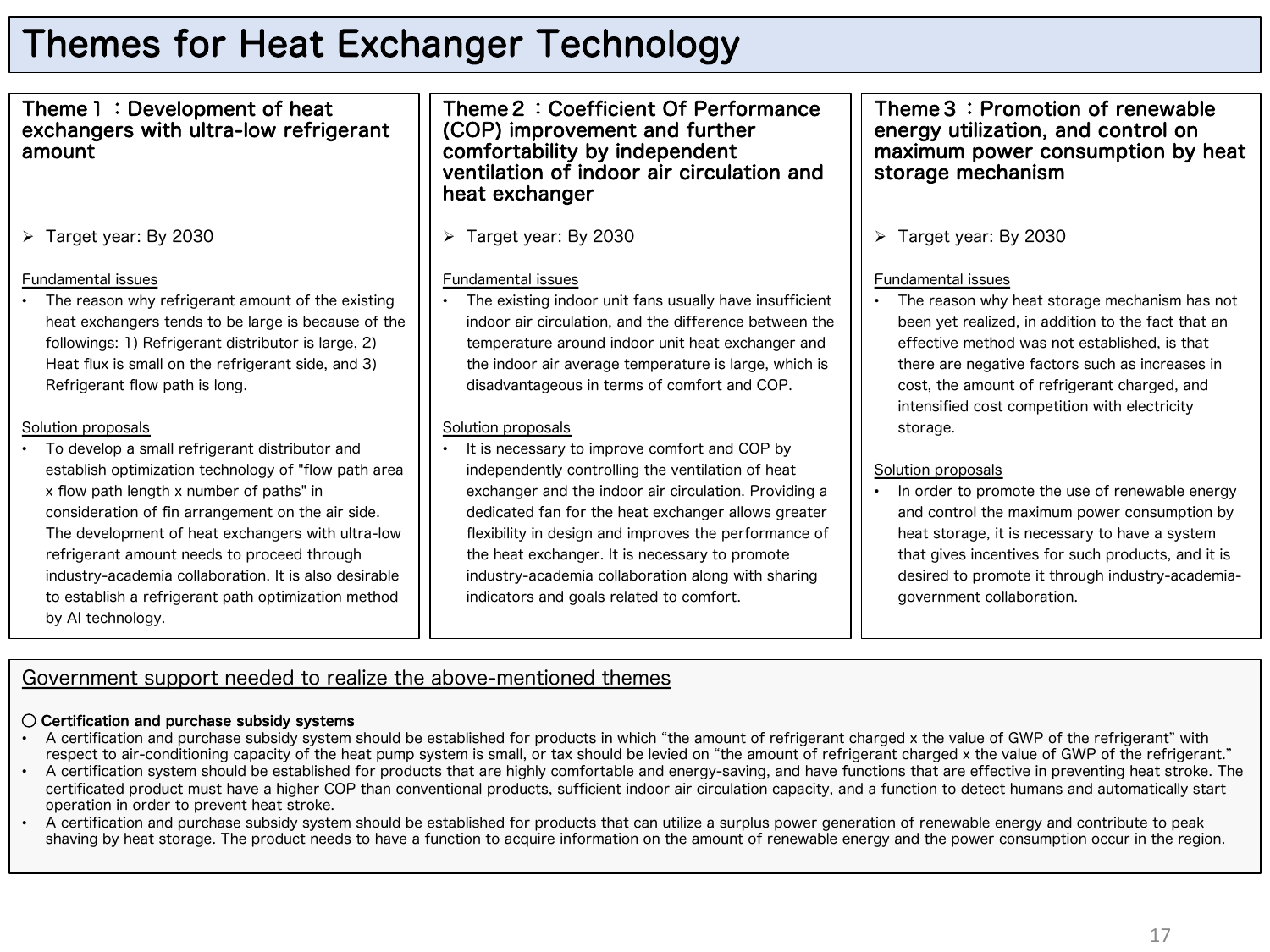## Themes for Frost and Defrost Technologies

### Theme1: Energy-saving by promoting the use of air-source heat pump

Ø Target year: By 2030

#### Fundamental issues

• Air-source heat pump absorbs thermal energy from outside air in it's outdoor unit. And especially in cold weather, the outdoor unit of air-source heat pump gets easily frosted by achieving the air dew point. When the outdoor unit coil frost, it needs to be defrosted by reversing refrigeration cycle. In the defrost cycle, Indoor temperature drops and air temperature control functionality becomes low by defrosting. The longer defrosting time, the worse air temperature control functionality is, and the issue is how to shorten defrosting time.

#### Solution proposals

• To propose to the government to develop a subsidy system for technology development to improve the heating performance of air-source heat pump.

### Theme2: Utilization of air-source heat pump for stable heating

Ø Target year: By 2030

#### Fundamental issues

Air-source heat pump absorbs thermal energy from outside air in it's outdoor unit. And especially in cold weather, the outdoor unit of air-source heat pump gets easily frosted by achieving the air dew point. When the outdoor unit coil frost, it needs to be defrosted by reversing refrigeration cycle. In the defrost cycle, Indoor temperature drops and air temperature control functionality becomes low by defrosting. The longer defrosting time, the worse air temperature control functionality is, and the issue is how to shorten defrosting time.

#### Solution proposals

- To develop new refrigerant control for defrosting.
- To examine the different defrosting methods.
- To Development of heat exchanger hard to get frosted.
- To improve predictive technology for frost.

# Theme 3:<br>Improvement of energy-saving<br>performance of heat pumps for heating

Ø Target year: By 2030

#### Fundamental issues

• Heat pumps consume additional energy to raise the room temperature and air-conditioning circulation water temperature decreased by defrost operation.

#### Solution proposals

- To develop a refrigerant control technology to match with the air condition of outdoor unit, for example, as monitoring dew point of outdoor unit outlet air.
- To develop defrosting methods except reverse cycle defrosting operation.
- To develop heat exchangers that are not easily to get frosted.

### Government supports needed to realize above-mentioned themes

#### $\bigcirc$  Further subsidies to increase the usage rate of air-source heat pump

- It is suggested that the government will promote energy saving of air-source heat pump.
- It is recommended to promote further subsidies to increase the usage rate of air-source heat pump.
- It is hoped to realize active introduction in government buildings.

#### $\bigcirc$  Data analysis, disclosure, etc. for the air-source heat pump used in the government buildings and its effects on carbon dioxide emission reduction

- It is suggested to support the data analysis for post-introduction in government buildings.
- It is recommended to manage and disclose the data organized for the effect of heat pumps on CO<sub>2</sub> reduction by the Ministry of the Environment of Japan.
- It is requested to manage and disclose the data organized for foreign air-source heat pump usage areas and spread status data.

### ◯ Subsidy for further technological innovation particularly for universities

• It is hoped that the government will support research funding available to universities and research institutes for accelerating technological innovation.

### ◯ Formulation of framework for the target value of heat pump penetration rate and other technologies for carbon dioxide emission reduction

 $\cdot$  It is necessary to determine the target levels of heat pump penetration rates and of other technologies for CO<sub>2</sub> emission reduction.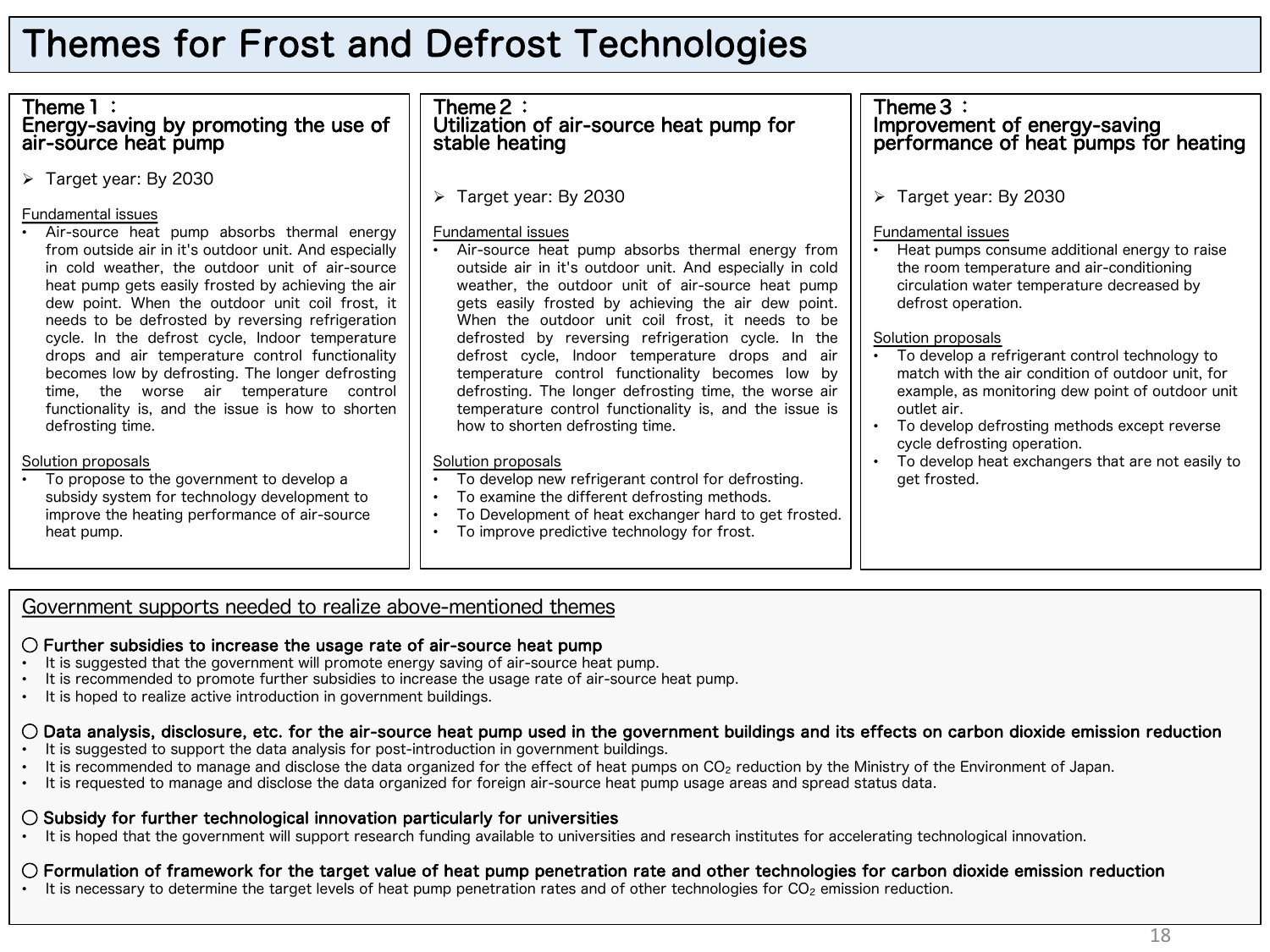## Themes for Next-generation Refrigeration and Air-conditioning System Technology

| Theme 1: Realization of a system that can operate with high efficiency from<br>high load to low load                                                                                                                                                                                                                                                                                                                                                                                                                                                                                                                                                                                                                                                                                                                                                                                                                                                                                                                                                                                                                                                                                                                                                                                                                                                                                                                                                                                                                                                                                                                                                                                                                                     | Theme 2: Optimization of energy balance by networking all heat loads                                                                                                                                                                                                                                                                                                                                                                                                                                                                                                                                                                                                                                                                                                                                                                                                                                                                                                                                    | Theme 3: Promotion of waste heat utilization, and<br>development of refrigeration, air-conditioning and heat<br>pump equipment that can be operated with lower                                                                                                                                                                                                                                                                                                                                                                                                                                                                                                                                                                                                                          |
|------------------------------------------------------------------------------------------------------------------------------------------------------------------------------------------------------------------------------------------------------------------------------------------------------------------------------------------------------------------------------------------------------------------------------------------------------------------------------------------------------------------------------------------------------------------------------------------------------------------------------------------------------------------------------------------------------------------------------------------------------------------------------------------------------------------------------------------------------------------------------------------------------------------------------------------------------------------------------------------------------------------------------------------------------------------------------------------------------------------------------------------------------------------------------------------------------------------------------------------------------------------------------------------------------------------------------------------------------------------------------------------------------------------------------------------------------------------------------------------------------------------------------------------------------------------------------------------------------------------------------------------------------------------------------------------------------------------------------------------|---------------------------------------------------------------------------------------------------------------------------------------------------------------------------------------------------------------------------------------------------------------------------------------------------------------------------------------------------------------------------------------------------------------------------------------------------------------------------------------------------------------------------------------------------------------------------------------------------------------------------------------------------------------------------------------------------------------------------------------------------------------------------------------------------------------------------------------------------------------------------------------------------------------------------------------------------------------------------------------------------------|-----------------------------------------------------------------------------------------------------------------------------------------------------------------------------------------------------------------------------------------------------------------------------------------------------------------------------------------------------------------------------------------------------------------------------------------------------------------------------------------------------------------------------------------------------------------------------------------------------------------------------------------------------------------------------------------------------------------------------------------------------------------------------------------|
| Target year: By 2050                                                                                                                                                                                                                                                                                                                                                                                                                                                                                                                                                                                                                                                                                                                                                                                                                                                                                                                                                                                                                                                                                                                                                                                                                                                                                                                                                                                                                                                                                                                                                                                                                                                                                                                     | Target year: By 2050<br>$\blacktriangleright$                                                                                                                                                                                                                                                                                                                                                                                                                                                                                                                                                                                                                                                                                                                                                                                                                                                                                                                                                           | temperature waste heat                                                                                                                                                                                                                                                                                                                                                                                                                                                                                                                                                                                                                                                                                                                                                                  |
| <b>Fundamental issues</b><br>The reason why high efficiency at high load and low load cannot be achieved at the same<br>time is that device performance deteriorates at low load when designed for high load<br>(overcompression, deterioration of motor efficiency, and decrease in refrigerant flow<br>velocity for heat exchanger, etc.). During low-load operation, the ratio of power used for<br>heat transfer such as blowing air is large in the total power consumption. Hence, the heat<br>transfer power cannot be reduced, and the performance deterioration in intermittent<br>operation is also a cause for it.<br>Solution proposals<br>To develop an overcompression prevention mechanism and a mechanism through industry-<br>university collaboration. It should always be operated at the maximum rotation speed on the<br>motor characteristics including transmission mechanism and variable capacity.<br>To develop the materials and elements of refrigeration and air-conditioning system through<br>industry-university collaboration.<br>It is recommended to develop high-efficiency control technology for system and heat<br>$\bullet$<br>exchanger having the change of the cross-sectional area in refrigerant flow path considering<br>heat transfer tube widening or contraction and variable number of paths according to the<br>load.<br>To develop technology for heat transportation by natural circulation or radiation through<br>industry-university collaboration.<br>To develop separate installation and linkage control system of small-capacity units, bringing<br>the load and heat source closer.<br>To demonstrate the developed technologies through industry-university collaboration. | <b>Fundamental issues</b><br>There is a lack of system technology for grasping and integrating the heat load<br>generated in an extensive area over individual locations, and also for heat transportation<br>over a wide area when a load gap occurs. Furthermore, It is short of technology for high<br>density thermal energy storage when a heat load gap occurs over time.<br>Solution proposals<br>To develop a system that grasps and distributes all individual loads through industry-<br>academia-government collaboration.<br>To develop technology to convert surplus waste heat with low temperature into<br>transportable energy (e.g., heat to electricity conversion).<br>To pursue material and device developments through industry-academia collaboration.<br>To develop a mechanism that enables to share the costs incurred with respect to the<br>$\bullet$<br>distributed heat amount.<br>It is suggested to develop heat storage materials that can store heat at high density. | Target year: By 2050<br>$\blacktriangleright$<br><b>Eundamental issues</b><br>Waste heat of about 80 Degree Celsius is largely available, and waste<br>heat utilization with lower temperature is required to promote further<br>utilization of waste heat. Currently, the range of waste heat<br>temperature that can be used is limited, the cooling capacity per unit<br>volume is low, and the system becomes large when the cooling<br>capacity is high. Therefore, installation location tends to be limited.<br>Solution proposals<br>To innovate further the absorption and adsorption system used as a<br>conventional waste heat recovery device and to develop a high-<br>efficiency heat pump system technology that uses lower temperature<br>waste heat as a heat source. |
| Theme 4: Simplification and no waste technologies of equipment installation<br>> Target year: By 2050<br><b>Fundamental issues</b><br>Since high-pressure refrigerants such as R410A and R32 are used,<br>installation work is usually carried out using metal (copper), and specific<br>skills are also required to bend, cut and braze pipes that cope with<br>corrosion resistance and maintaining durability. It also takes time to vacuum<br>refrigeration cycle equipment.<br>Solution proposals<br>To develop a low-pressure refrigerant similar to R134a and develop a<br>technology to reduce pressure loss when using low-pressure refrigerant,<br>and to develop low-cost materials with high corrosion resistance, durability,<br>flexibility and utility.<br>To develop technologies that shortens or eliminates the vacuum time of<br>$\bullet$<br>refrigeration cycle equipment.<br>To develop technologies that automatically removes and adsorbs air during<br>operation without evacuating through industry and academia collaboration.<br>Government support needed to realize the above-mentioned themes                                                                                                                                                                                                                                                                                                                                                                                                                                                                                                                                                                                                             | Theme 5: Establishment of element and system design, system operation,<br>and performance prediction technologies linked with Al<br>> Target year: By 2040<br><b>Fundamental issues</b><br>Current applications of AI technology in refrigeration and air-<br>conditioning field is still in the early stage. The challenges are to develop<br>applications and evaluation methods to further expand the applied<br>technologies, understanding the physical implications of results<br>simulated using AI technology.<br>Solution proposals<br>To develop appropriate algorithms on AI technology and searching of<br>physical phenomena by AI technology. These developments can link with<br>the optimal design and operation of element and system to perform the<br>highest capabilities.                                                                                                                                                                                                          |                                                                                                                                                                                                                                                                                                                                                                                                                                                                                                                                                                                                                                                                                                                                                                                         |

#### ◯ Industry-academia-government collaboration programs

- It is suggested that the government will support further industry-academia-government collaboration programs for new mechanism development, new material development, new refrigerant development, new construction method development, new device development, IT network construction, and thermal circuit construction.
- It is expected that the government will formulate a new technology strategy that can respond to and cope with differences in standards between Japan and overseas.

#### ◯ Development of a performance display method to cope with improved heat insulation

Since it is expected that the building will be even more highly insulated in the future, it is necessary to develop a performance display method according to the actual situation, and to establish a new construction method for heat consumption and supply, and legislation.

#### ◯ Funding such as loan system for system development and new business creation

• Loans related to system development and loans to new businesses are required.

#### ◯ Deregulation for system installation

• It is expected that relevant necessary qualifications will be relaxed for simplification of installation in the system.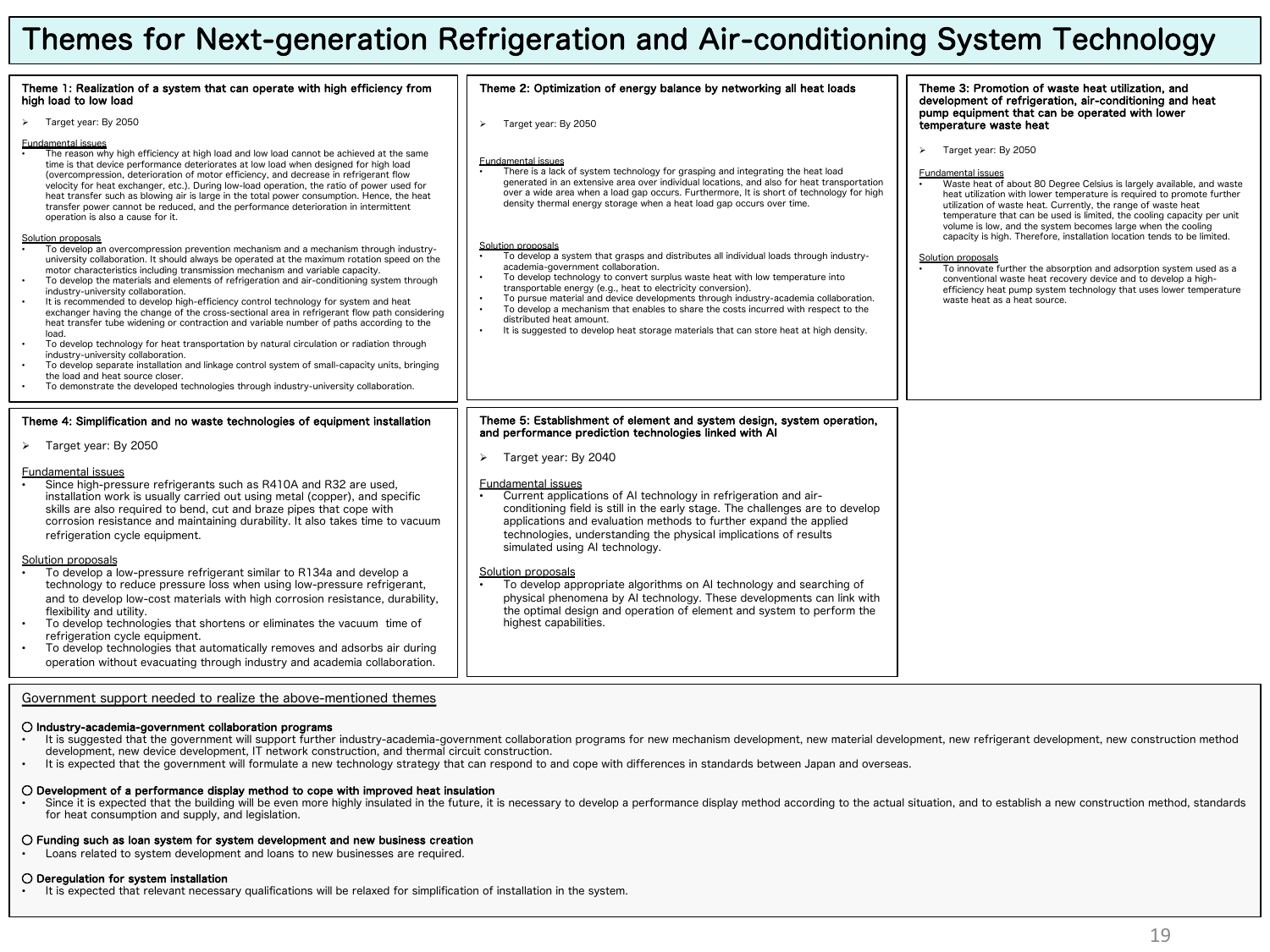## Themes for Desiccant, Adsorption, Absorption and Chemical Technologies

| Theme $1:$ Development of absorption,<br>adsorption, chemical heat storage<br>materials with suitable physical<br>properties                                                                                                                                                                                             | Theme 2: Elucidation of phenomena in various<br>absorption, adsorption and chemical heat<br>storage technologies and establishment of the<br>theory                                                                                                                                                                                                              | Theme 3: Establishment of system<br>optimization technology for high<br>performance and miniaturization                                                                                                                                                                                                                         |
|--------------------------------------------------------------------------------------------------------------------------------------------------------------------------------------------------------------------------------------------------------------------------------------------------------------------------|------------------------------------------------------------------------------------------------------------------------------------------------------------------------------------------------------------------------------------------------------------------------------------------------------------------------------------------------------------------|---------------------------------------------------------------------------------------------------------------------------------------------------------------------------------------------------------------------------------------------------------------------------------------------------------------------------------|
| > Target year: By 2040                                                                                                                                                                                                                                                                                                   | $\triangleright$ Target year: By 2040                                                                                                                                                                                                                                                                                                                            | $\triangleright$ Target year: By 2040                                                                                                                                                                                                                                                                                           |
| Fundamental issues<br>Superior material characteristics are required,<br>considering durability, corrosiveness, safety,<br>absorption capacity, adsorption capacity, heat<br>storage capacity, etc., compared with the<br>characteristics of conventional absorption,<br>adsorption and chemical heat storage materials. | Fundamental issues<br>There is a lack of understanding toward fundamental<br>physical phenomena for absorption, adsorption and<br>chemical heat storage materials newly introduced. Reliable<br>operation and evaluation of system performance and<br>characteristics are required from a viewpoint of practical<br>use considering abstruse physical phenomena. | Fundamental issues<br>System operation has been generalized by<br>combining absorption, adsorption and chemical<br>heat storage systems with other types of<br>system due to heat driving. Hence, superior<br>control operation technologies are required as<br>entire system that is very large and<br>complicated facilities. |
| Solution proposals<br>• To develop superior absorption, adsorption and<br>chemical heat storage materials in cooperation<br>with the chemical engineering community based<br>on elucidation of physical phenomena of relevant<br>materials with mathematical approaches.                                                 | Solution proposals<br>It is recommended universities and research institutes to<br>theoretically investigate absorption, adsorption and<br>chemical heat storage phenomena, building up those<br>technologies as academic discipline, and establishing<br>technologies adaptable to industry as refrigeration and air-<br>conditioning technologies.             | Solution proposals<br>To construct control systems capable of high<br>efficiency operation of hybrid system.<br>To develop analysis technologies considering<br>various operation patterns (Steady and<br>unsteady state/intermittent operation, etc.).                                                                         |

#### Government support needed from the above-mentioned themes

#### ◯ Standard and operation deregulation

• Absorption, adsorption and chemical heat storage technologies in Japan are considered as the world-leading level including management skills. There are lots of natural refrigerants as working fluids in each technology, and It is expected that these technologies utilizing natural refrigerants further will get a lot of attention after technological advancement toward low GWP refrigerants. It is suggested that deregulation should be implemented to support the development of those technologies including food, beverage, biogas, coalbed methane, cogeneration, geothermal heat, solar, etc.

#### ◯ Reinforcement of incentives

• To accomplish the technological innovation and the dissemination of those equipment, it needs to be strengthened by incentive programs having closely cooperative relation between the public and private sectors. Especially, giving incentives for developing waste heat recovery technologies would be useful to foster further absorption, adsorption and chemical heat storage technologies because these technologies tend to be used as hybrid system.

#### ◯ Project vitalization of public and private sector

It is expected that equipment by absorption and adsorption and heat storage equipment by chemical material will link with the supply chain technology in future, and these challenges are not only for Japan but also for overseas. Taking these facts into account, government supports for public-private research projects are required for absorption, adsorption and heat storage equipment that cover both domestic and overseas markets and industries.

#### ◯ International consortium vitalization supported from government

• Support of international consortium vitalization, etc. are expected to accelerate further technological innovation by looking at technological challenges from a global perspective and improving technological capability and communicative activity.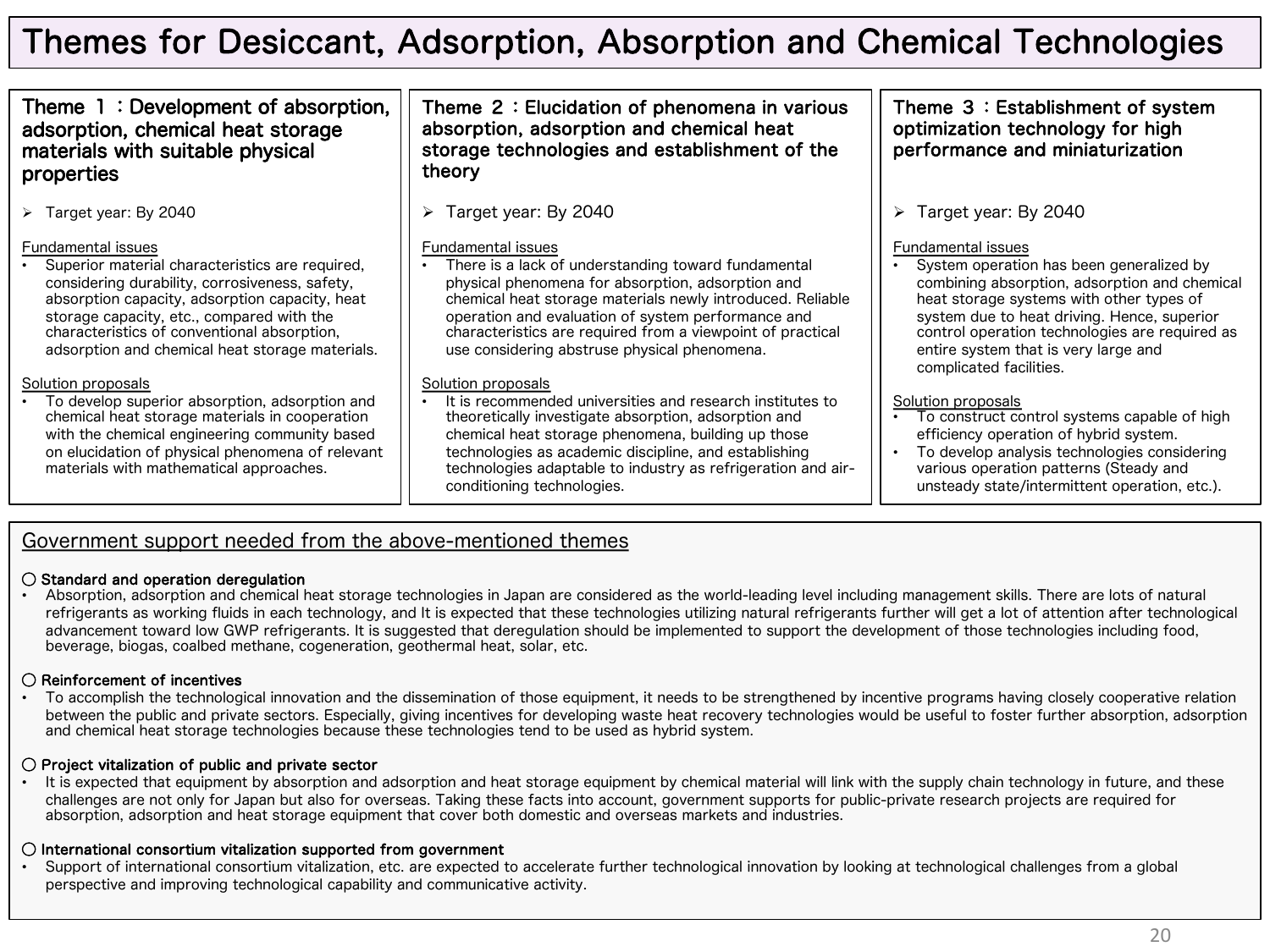# 5. Future Plan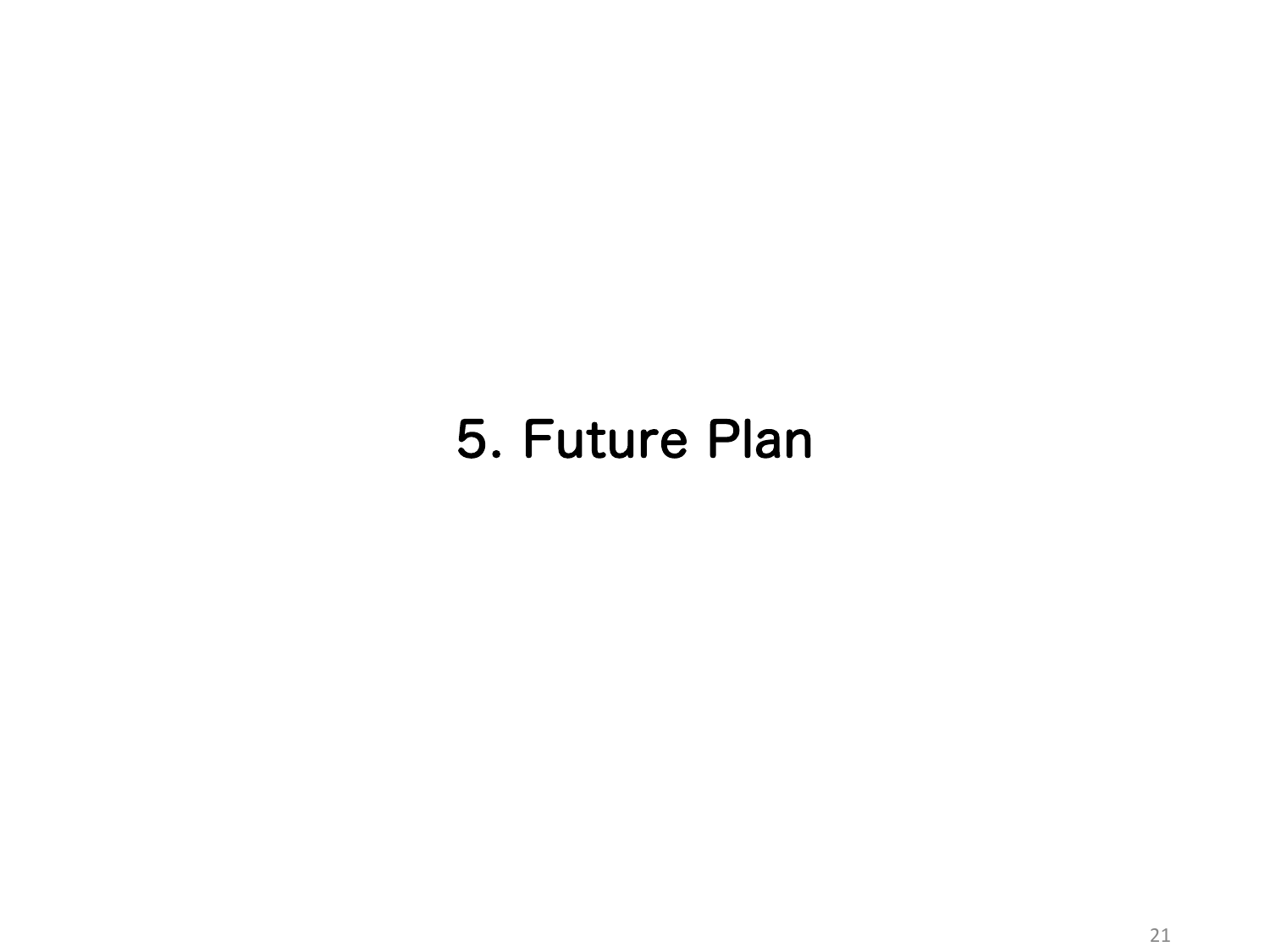## Future Plan

## Exchanging information and opinions with relevant stakeholders for improvement

• Based on the developed roadmap, we plan to proceed with exchanging information and opinions with relevant stakeholders from government, academia and industry, to improve strategic alignment and consistency with the 2050 vision, technology development themes and directions.

## Internationalization of JSRAE

• We plan to establish a new committee group to explore and examine the potential role of JSRAE providing a platform for exchanging opinions and having discussions globally in the field of refrigeration and air-conditioning technology including understanding and future prediction of values for digital transformation, nanotechnology and resource utilization.

## Development of implementation roadmaps to contribute to 2050 vision

• The aims of developing the 2050 roadmap were to build a shared vision for the 2050 goal of carbon neutrality, to propose technological contributions to the vision, and then to suggest technology development themes and directions to facilitate further cooperation between industry, academia and government for its realization. As future activities, we plan to develop implementation roadmaps as specific routes to contribute to realize the 2050 vision.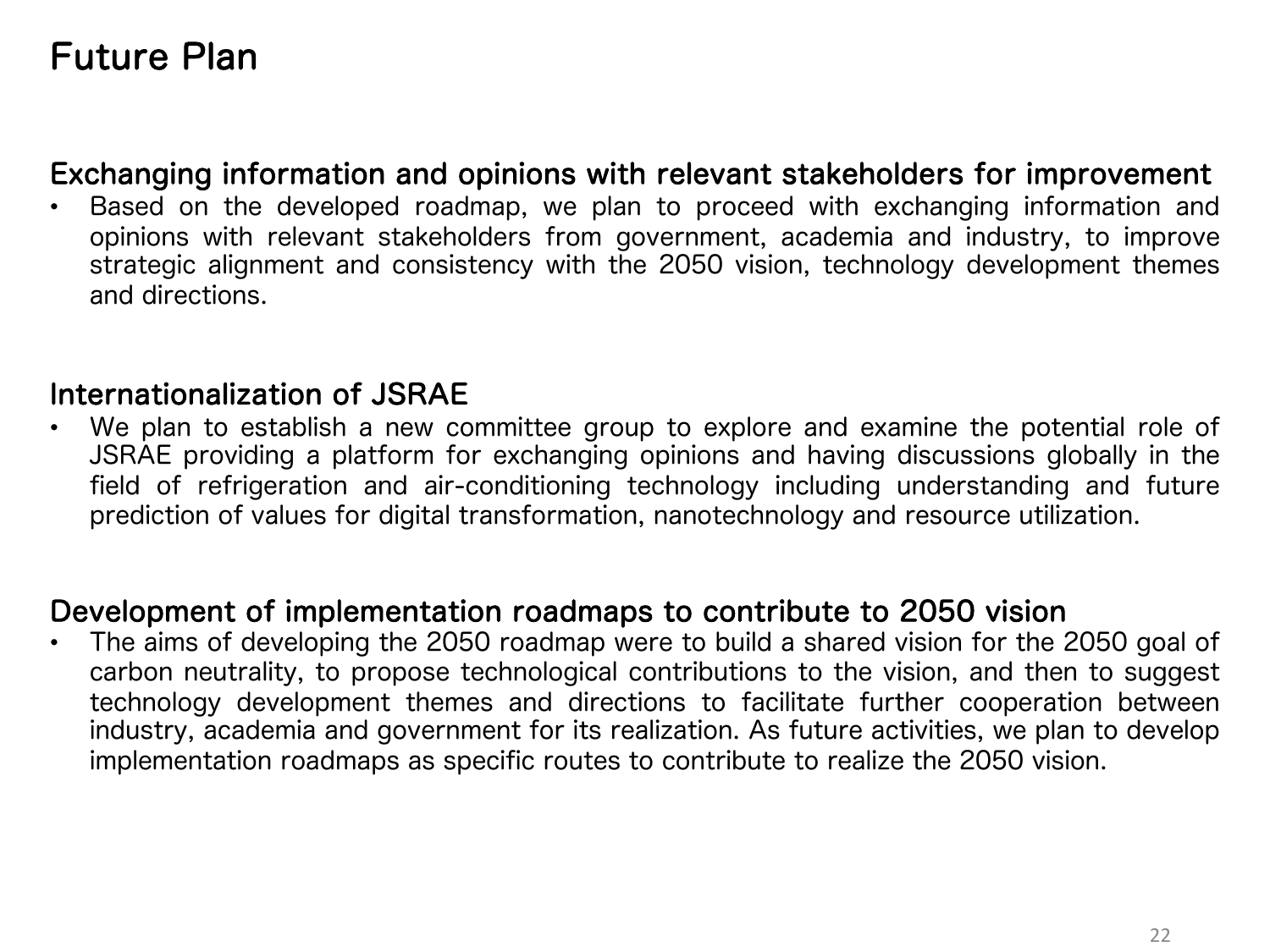## List of Committee Members

Roadmap Development:JSRAE Working Group Members

Observers : JSRAE Policy Board Committee

Advisor : Dr Yuta Hirose (Advanced Institute of Industrial Technology and University of Cambridge)